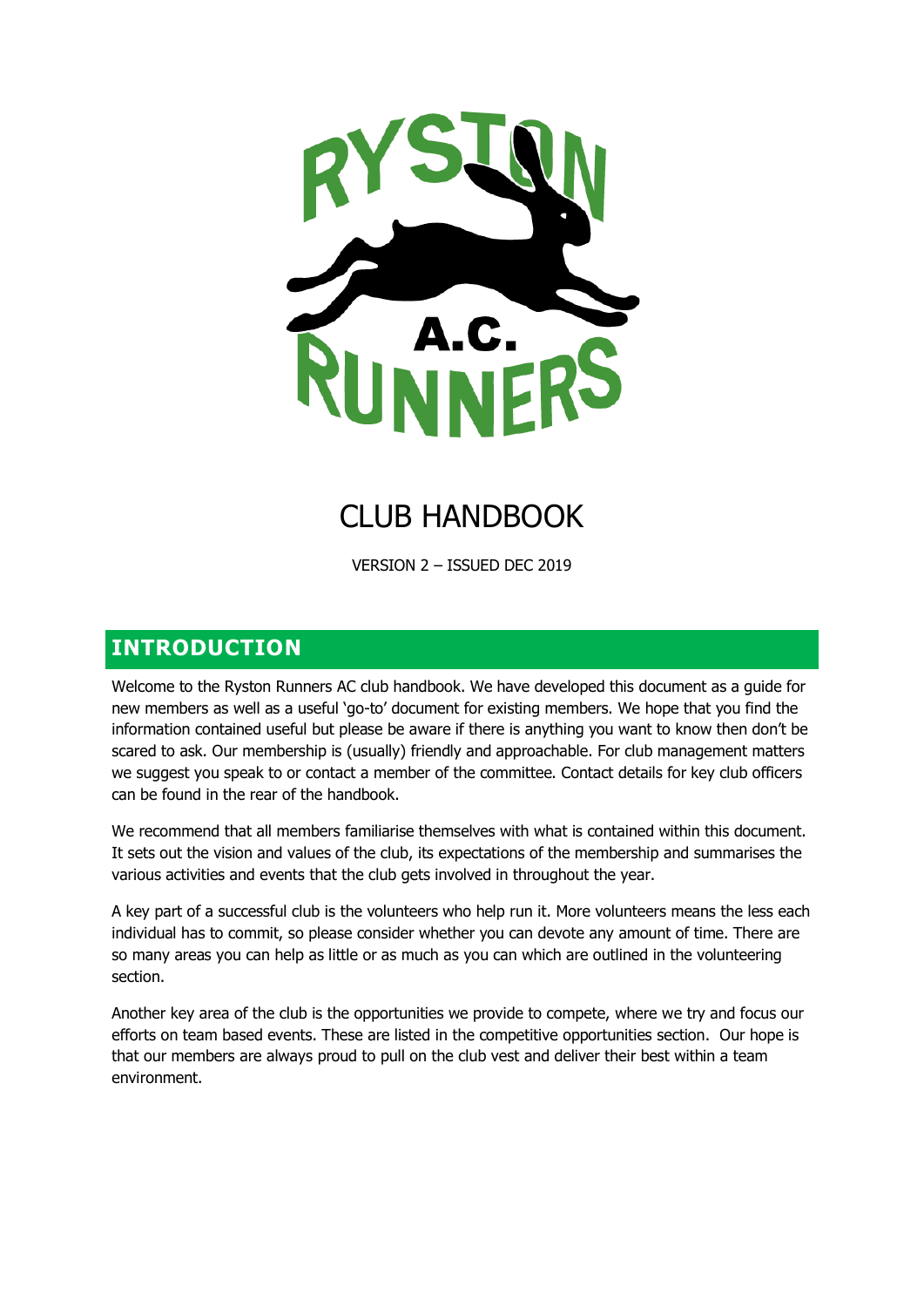

# **CONTENTS**

| 2.0 |  |
|-----|--|
| 3.0 |  |
| 4.0 |  |
| 5.0 |  |
| 6.0 |  |
| 7.0 |  |
| 8.0 |  |
| 9.0 |  |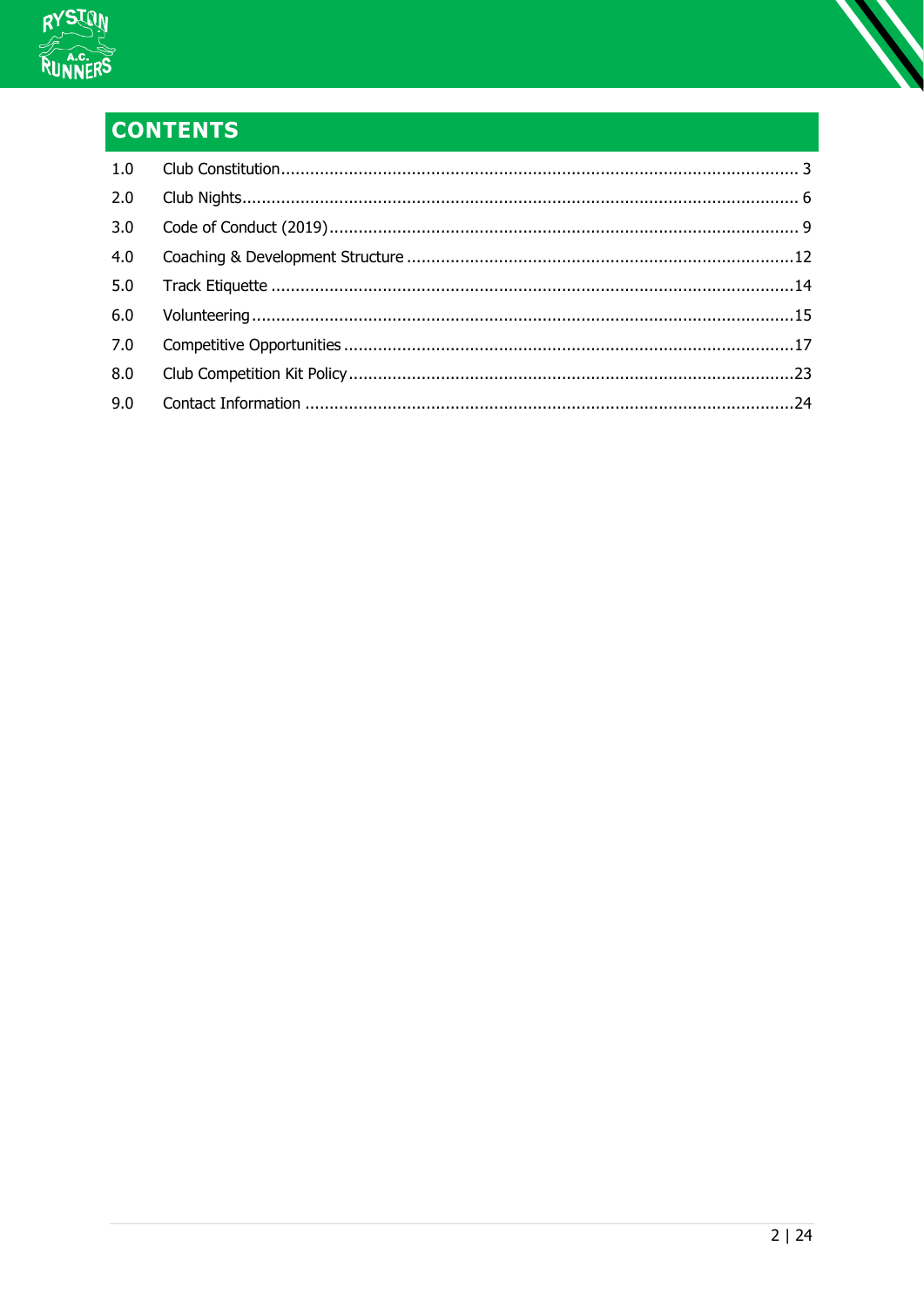

## <span id="page-2-0"></span>**1.0 CLUB CONSTITUTION**

## **CONSTITUTION AND RULES**

1. The name of the Club is RYSTON RUNNERS ATHLETIC CLUB.

The core objective of the club is to promote amateur athletics within the rules of the current governing body of the sport, with the towns of Downham Market, Kings Lynn and their surrounding areas.

The livery of the club is a vest in the registered colours of white vest with green and black trims and bearing the 'Hare' logo and club name.

The headquarters of the club is at the Downham Town Sports Pavilion, Lynn Road, Downham Market, Norfolk.

The club is an unincorporated organisation and as such holds no liability.

2. Membership of the Club is open to all and promotes equal opportunities as defined by the Governing Body of the sport. Every application for membership shall be considered by the Committee, which shall admit that candidate to membership of the Club unless to do so would be contrary to the best interests of the sport or the good conduct and interests of the Club. A candidate for membership of the club must be in school year 4 or above (aged 9 as at  $31<sup>st</sup>$  August in school year). An associate or 'friend' of the club who wishes to support or work for the benefit of the club may join as an Associate Member. Such members will not be qualified to compete in club colours. The annual subscription to the club shall be decided by the committee and voted for at the AGM.

The membership year shall run from 1st January to 31st December.

Any member that has not renewed by 28th February in the current membership year shall be expelled from the Club and the terms of the Handbook of the Governing Body shall apply.

Any member intending to withdraw from the club must send notice of this intention in writing to the secretary. Any such application to resign must be presented by the Secretary to the Committee for consideration within one calendar month of its receipt.

Terms of resignation are in accordance with the current Rules of the Governing Body.

3. (i) The management of the club is vested in an annually elected Committee consisting of:

Three Officers (Chairperson, Secretary, Treasurer) and up to 9 elected or co-opted members to fill such official posts as are deemed necessary according to the current needs, composition and activities of the club.

At its meetings, one Officer plus 3 other members will constitute a quorum.

(ii) A General Meeting will be held in Autumn each year to receive the Committee's reports and financial statement, to elect officers and committee members, and to deal with any other matter specified on the agenda. The Secretary must give every member at least 21 days prior notice of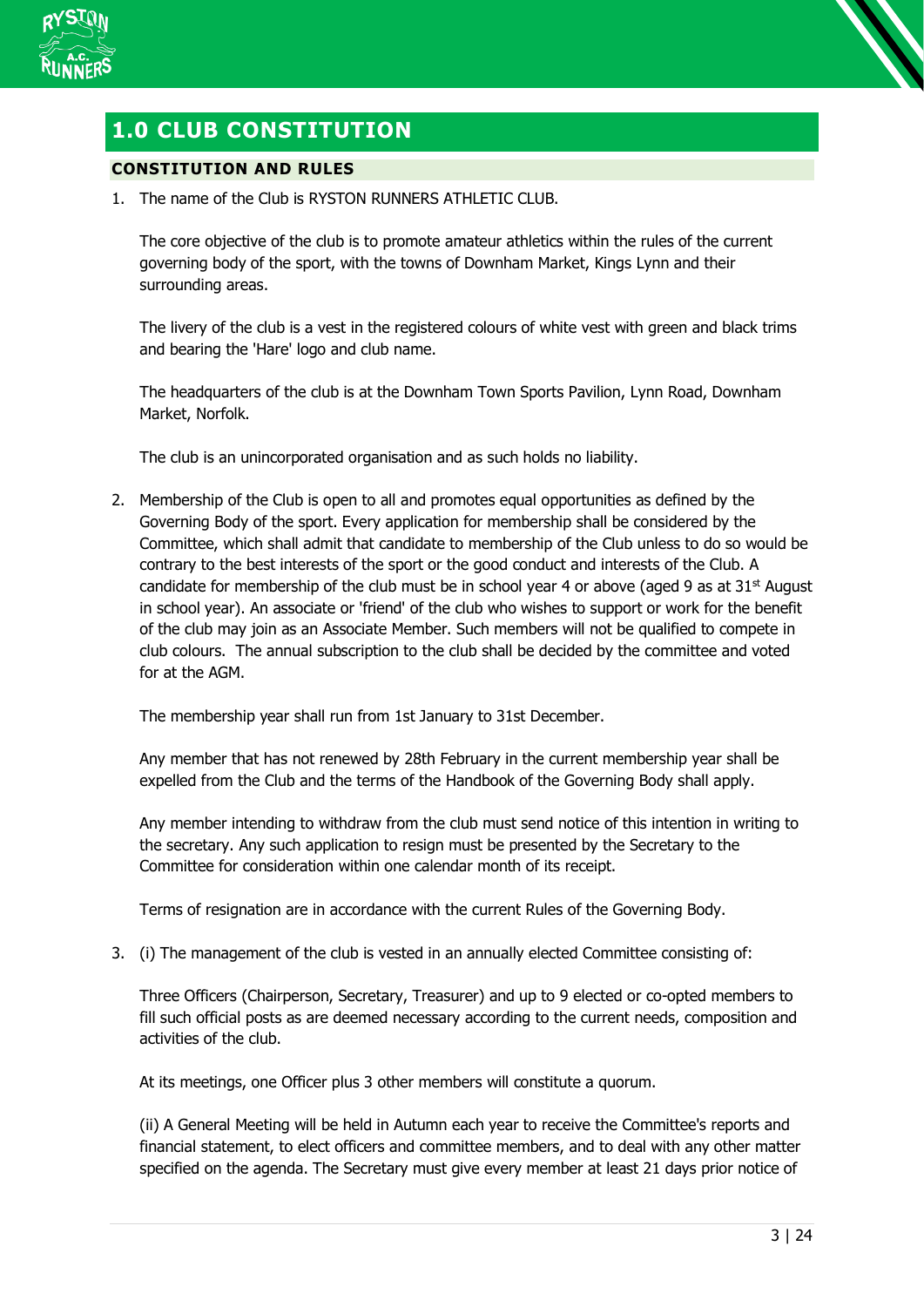

the meeting. Any business which it is desired should be placed on the agenda at least 14 days in advance of the meeting. No other business shall be dealt with at such a meeting.

All paid up members aged 16 and over are entitled to vote at the AGM, with the exception of the vote for 'Club person of the year', for which all members are enfranchised. (iii) A Special meeting must be called by the Secretary within 14 days of receipt of a request in

writing signed by 10 fully enfranchised (i.e. aged 16 and over) members of the club stating the business to be brought before such a meeting.

4. In the event that the club be dissolved, any moneys in its account shall be designated to a nominated charity or athletics organisation, once all liabilities have been met.

#### **VISION**

Be the regions premier club for promoting track & field, road running and cross country running disciplines in both competitive excellence and behavioural attributes, aligning to club values

#### **MISSION STATEMENT & OBJECTIVES**

The club caters for athletes of all ages, development, and abilities to enhance their potential in track & field, road and cross country disciplines. The club views these disciplines as sports and as such competitive environments form an important part of our culture.

The club aims to support the members' goals through qualified and experienced coaching, dedicated to the needs of the athletes and their athletic skills. Wherever possible, this aligns with the needs of the club in achieving its vision and as such coaching support emphasises team competitions and participation in club events, where applicable and in the best interests of the members. In addition, the club cooperates with the relevant national, regional, and local bodies to provide facilities and infrastructure from grass roots to international level.

In order to meet this mission statement a number of ongoing objectives exist:

- Encourage active involvement in the sports of track & field, road and cross country running
- Organise teams to represent the club in area, regional and national championships, leagues and other competitions, where numbers permit
- Provide coaching in track & field, road and cross country running available to all members, with structure to give priority, where applicable, to team based events
- Promote and organise competitive events in track & field, road and cross country running for all age groups
- Maintain accreditation to the sport's governing bodies in the UK
- Maintain regular contact with Lynnsport, the Forestry Commission and other relevant local organisations in order to provide high quality facilities for the membership and visiting competitors.

#### **VALUES**

## **ACCESSIBILITY – WE ARE OPEN**

The club is open to all and does not discriminate based on race, ethnicity, gender, sexual orientation, religious affiliation, disability or mental health

## **SPORTSMANSHIP – WE RESPECT OUR TEAM MEMBERS AND OPPONENTS**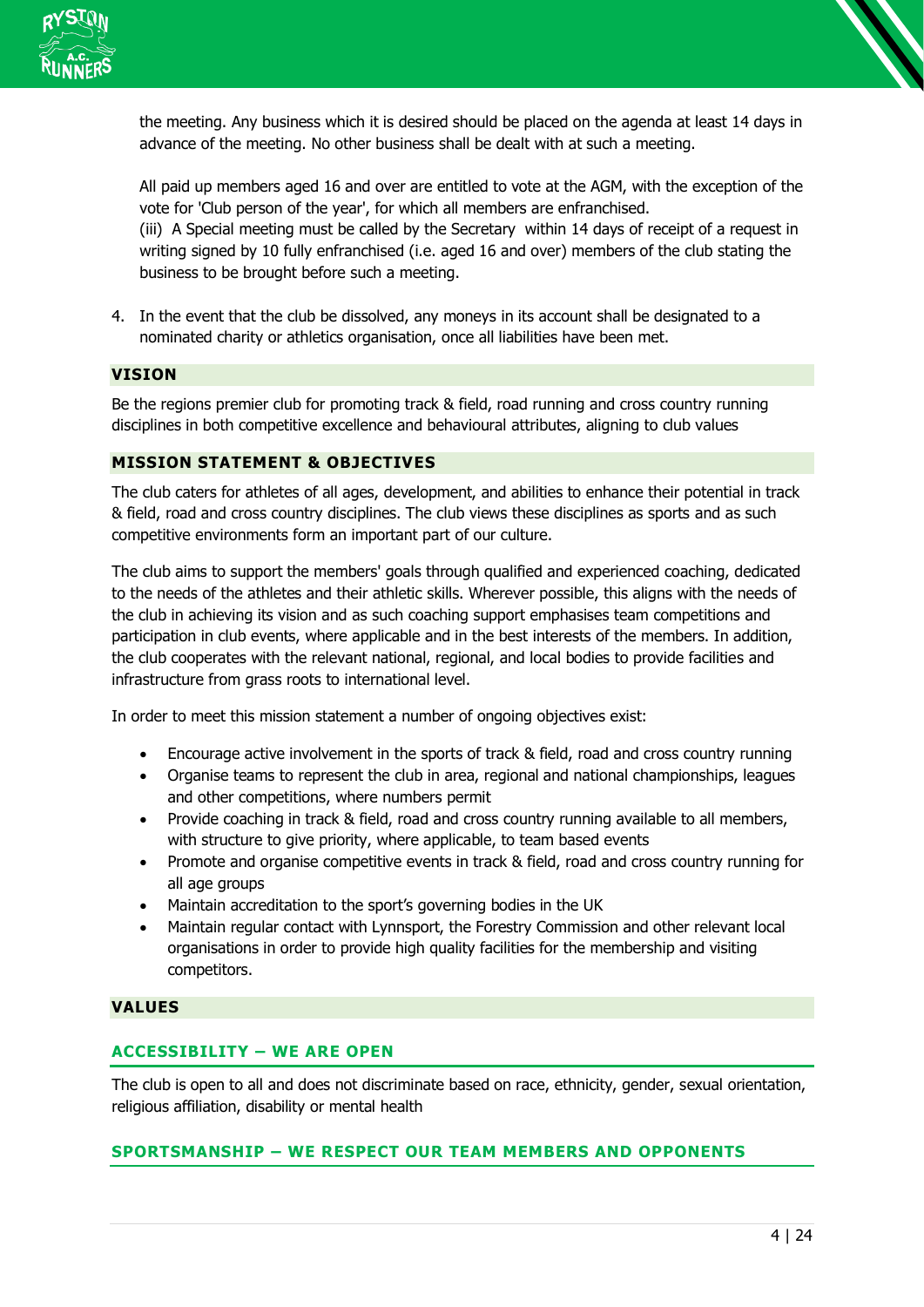

The activities of running and athletics should be enjoyed for their own sake, with proper consideration for fairness, ethics, respect, and a sense of fellowship with one's competitors and team members

## **ENDEAVOUR – WE TRY, NO MATTER THE OUTCOME**

"The important thing in life is not the triumph but the struggle, the essential thing is not to have conquered but to have fought well' - Pierre de Coubertin, founder of the modern Olympics

## **ENJOYMENT – WE LOVE OUR SPORT**

Participation and involvement with the club should enhance people's natural enjoyment of the sport both inside and outside of the competitive arena

## **DEDICATION – WE LOVE OUR CLUB**

We expect all members, where possible, to make a commitment to the club through volunteering at events it organises, supporting club management matters and/or team and social events

#### **CLUB MANAGEMENT POLICIES AND PROCEDURES**

Copies of club management documents can be found on the official club website, [www.rystonrunners.org.uk](http://www.rystonrunners.org.uk/)

A list of key documents is as follows:

- Code of Conduct, including Equity Policy (extract within this document)
- Data Protection Policy
- Club Discipline and Appeals Process
- Health and Safety Policy
- Safeguarding Children and Vulnerable Adults Policy
- Social Media and Communication with Young Athletes Policy
- Use of Photographic and Video Images of Young Athletes Policy
- Incident Management and Emergency Procedures

Issues with the club itself can be raised via the England Athletes and UK Athletics procedures, which can be found on their respective websites.

#### **CLUB ORGANISATIONAL STRUCTURE**

See next page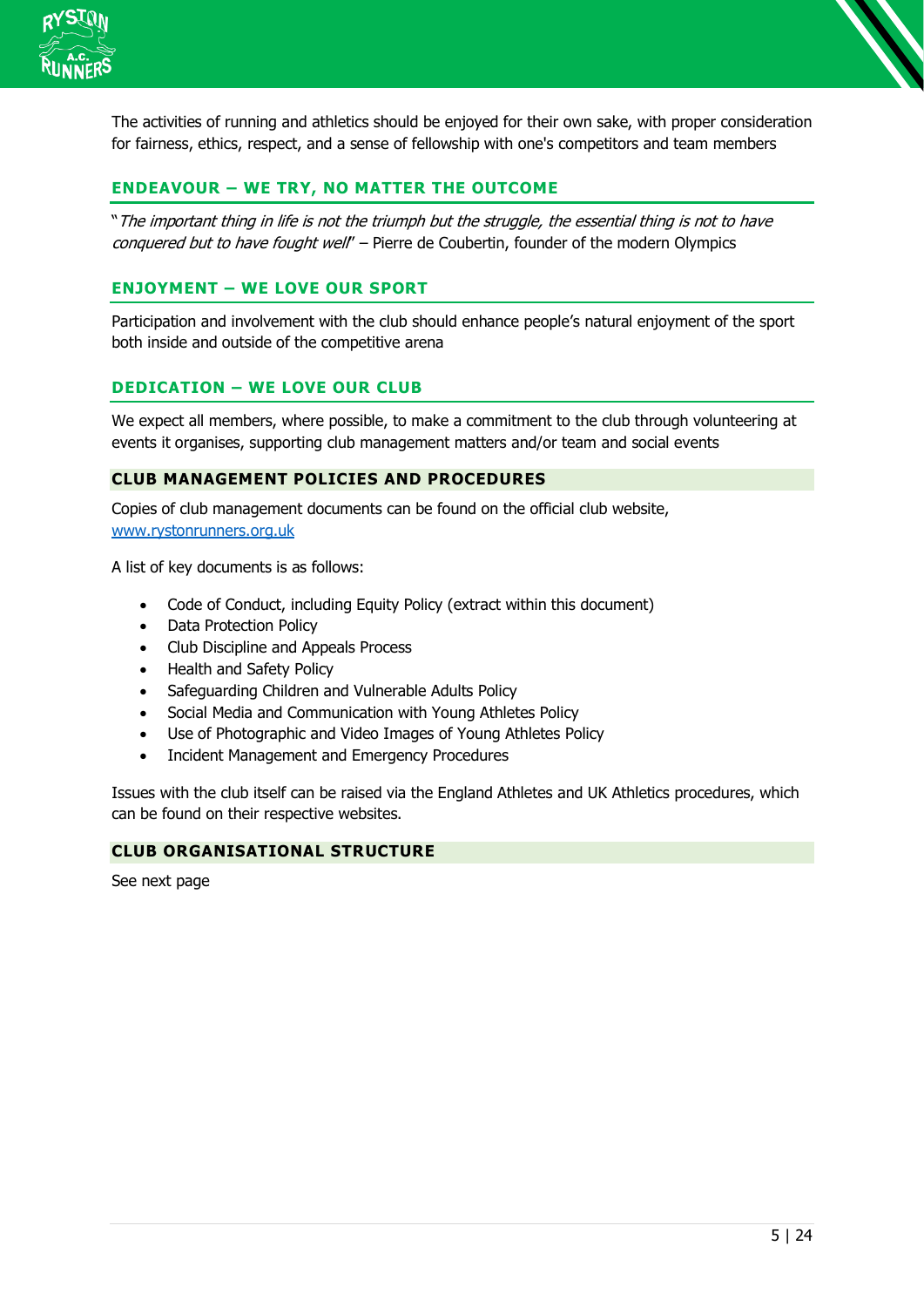

<span id="page-5-0"></span>

| 24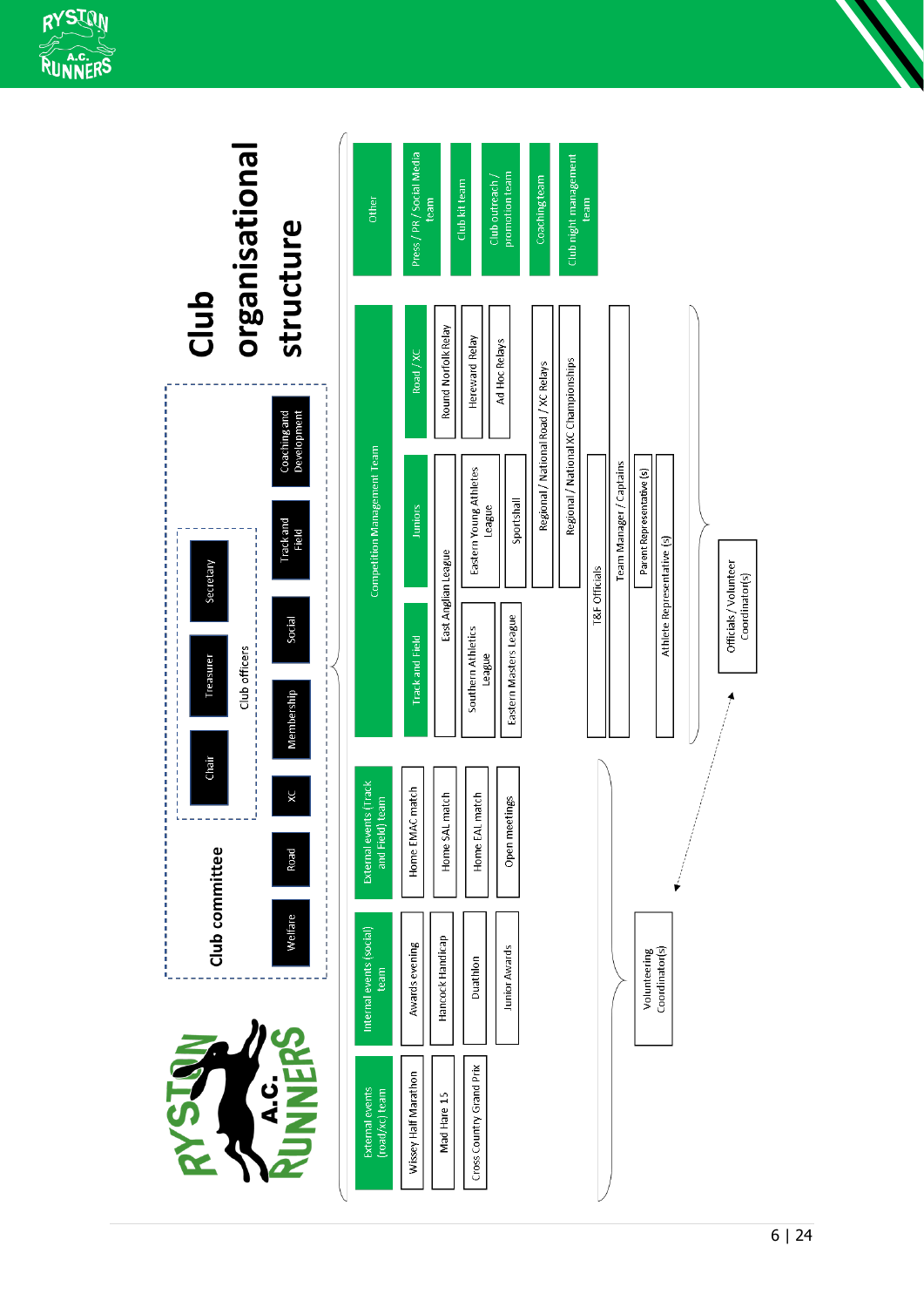

## **2.0 CLUB NIGHTS**

The club operates two official weekly club nights, Monday evening in Kings Lynn (Track & Field and Running) and Thursday evening in Downham Market (Running). Other sessions are held at the discretion of our qualified coaches and run leaders, dependent upon their availability. The structure of our offering on these evenings can be found in section [4.0.](#page-11-0)

#### **MONDAY**

## **LOCATION**

The Athletics Track

Lynnsport and Leisure Park

Greenpark Avenue

Kings Lynn

#### **WHAT & WHEN**

#### JUNIORS (YEAR 4 TO YEAR 11), 6:15PM TO 7:15PM

Fully supervised and coached general track and field training, giving children exposure to a full range of athletic disciplines.

#### SENIORS (AGES 16+), 7:30PM TO 8:30PM

A core running session designed for general running fitness of all abilities as well as several other smaller groups training for various track and field disciplines. Since the running session is on the track any ability can be catered for. Senior athletes are able to train on their own within the boundaries of track and field etiquette and after demonstrating competence and understanding of the risks.

Seniors are requested to not warm up on the track before the junior sessions have finished, please don't be offended if you are asked to warm up on the perimeter track.

#### **COST**

Members £2 / session

Non-members £4 / session

#### **THURSDAY**

#### **LOCATION**

Downham Town Sports Federation Club

Lynn Road

Downham Market

#### **WHAT & WHEN**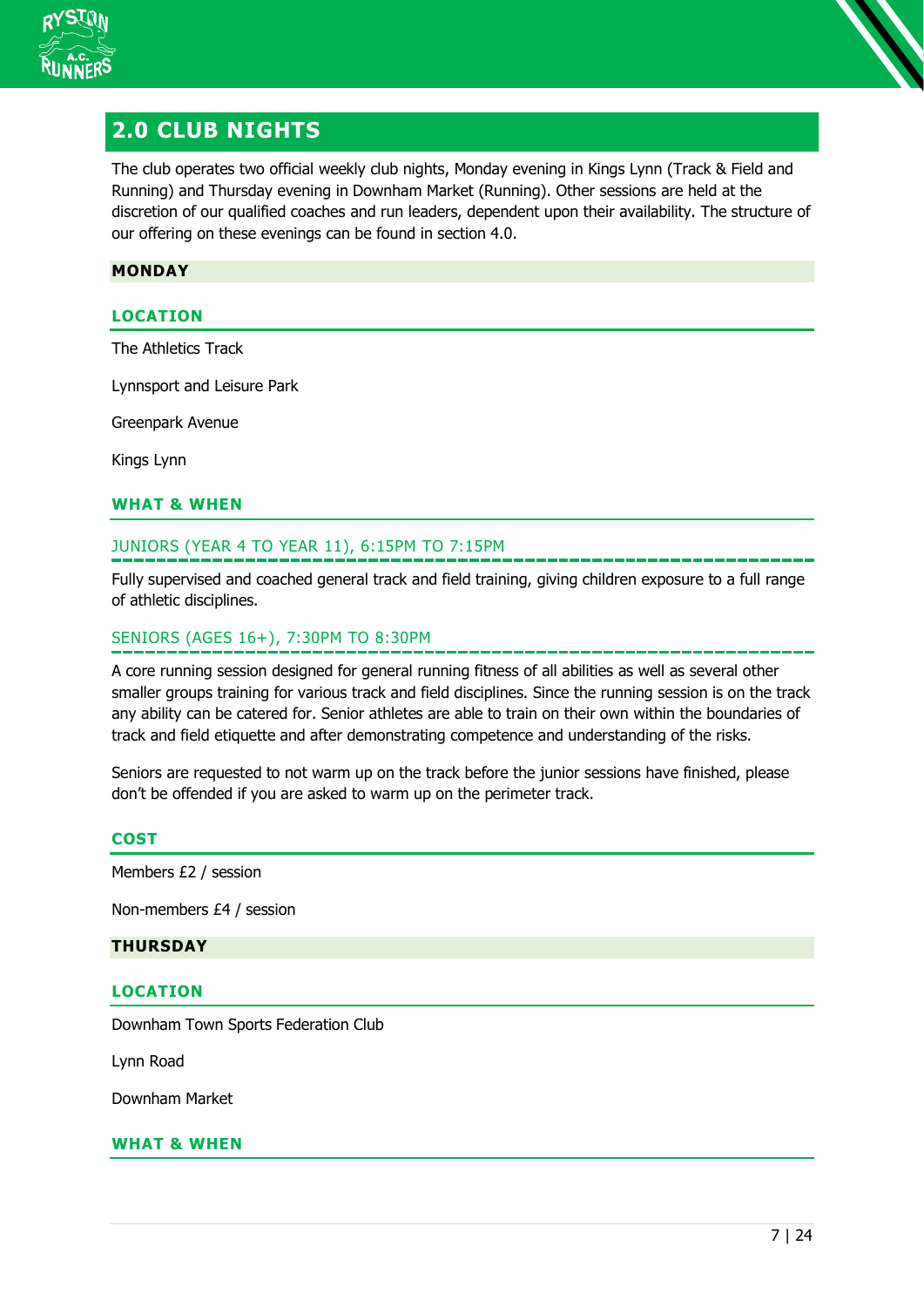



We regret that there is currently no official club training for children under 16 on a Thursday evening. Please see the volunteering section if you think you have some ideas on how to fill this void.

## SENIORS (AGES 16+), 7:00PM SHARP

This is a road running session suitable for a wide range of abilities. In winter the group stays in the street lit areas of the town performing interval training around known routes. In summer we like to explore the countryside a little more. Sessions are adaptable for a wide variety of abilities but we recommend as a minimum anyone wishing to attend on a Thursday is capable of running 4/5 miles without rest.

The Federation Club has showers and changing facilities that are available for members to use.

#### **COST**

Members £1 / session

Non-members £2 / session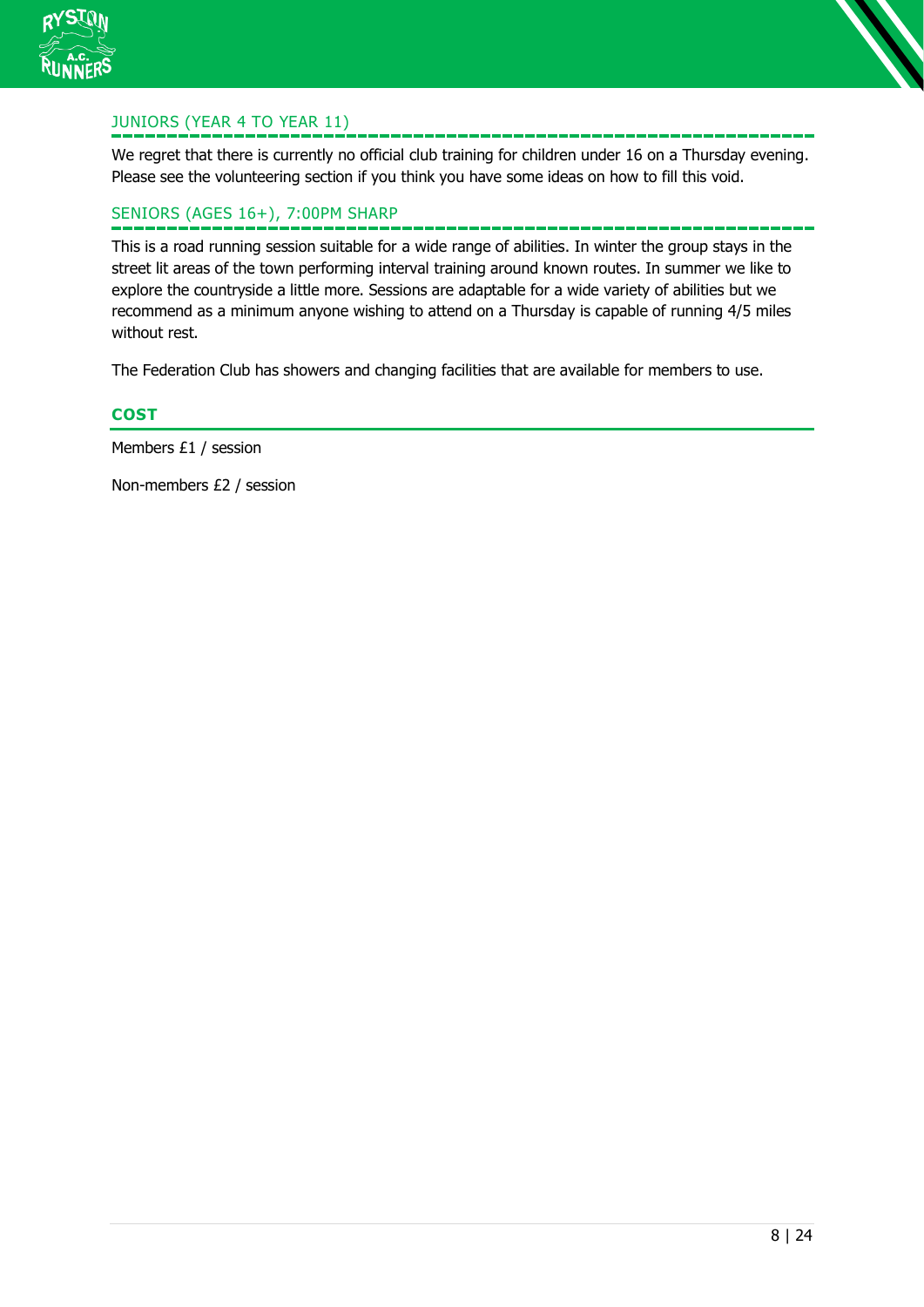

## <span id="page-8-0"></span>**3.0 CODE OF CONDUCT (2019)**

This section sets out the club's expectations in respect of officials, coaches, athletes, parents and supporters. Membership of, and association with, Ryston Runners AC is deemed to include an acceptance of this Code of Conduct. The latest version of this document is displayed at www.rystonrunners.org.uk – the club's official website. This code of conduct incorporates the clubs equity policy.

Where behaviour falls short of this conduct then the clubs disciplinary procedure may take effect.

The Club will:

- 1. Ensure that all coaches and volunteers hold appropriate qualifications as set down by UK Athletics and England Athletics.
- 2. Adopt national policies and codes of conduct in relation to athlete welfare.
- 3. Ensure that club officers and volunteers act responsibly and set a good example to all members.
- 4. Appoint a designated Welfare Officer to act as first point of contact in cases of concern about athlete welfare – contact details will be provided on the club's website.
- 5. Carry out its duty within relevant legislation and government guidelines, as well as recommendations and guidelines from UK Athletics.
- 6. Treat all members equally and fairly, regardless of race, religion or gender.
- 7. Adopt an open policy with regard to membership.
- 8. Deal with any matters that breach this Code of Conduct in accordance with the club's Disciplinary Procedure.

As a member of Ryston Runners AC you must:

- 1. Treat others with respect and fairness.
- 2. Ensure that your behaviour during training, participating in sport or travelling to and from meetings and events is dignified and does not cause offence to others.
- 3. Remember that you are a representative and ambassador of the club at all times as such, the club as a whole may be judged by your actions as an individual.
- 4. Anticipate your own needs, be organised and on time.
- 5. Update your contact details should they change.
- 6. Consider the implications of withdrawing from a commitment to compete, and the impact that it will have on the team. If withdrawal from an event is unavoidable, you must contact your team manager at least 48 hours before the event.
- 7. Be courteous to other competitors, officials and coaching staff at all times.
- 8. Alert your team manager to any conflict or dispute occurring at an event, so that they can take this matter up on your behalf or advise you on a course of action.
- 9. Show patience with others and respect diversity and ability.
- 10. Inform your coach if you are receiving coaching elsewhere, have sustained an injury or are in receipt of any medical treatment.
- 11. Notify a responsible adult if you have to go somewhere whilst attending training or attending an event.
- 12. Not respond to someone seeking personal information other than that directly associated with your athletics – for example, issues about home or school life, financial details etc.
- 13. Refrain from engaging in any communication with the press, or behaviour via the internet, or otherwise which seeks to criticise other athletes, club members, officials or event organisers.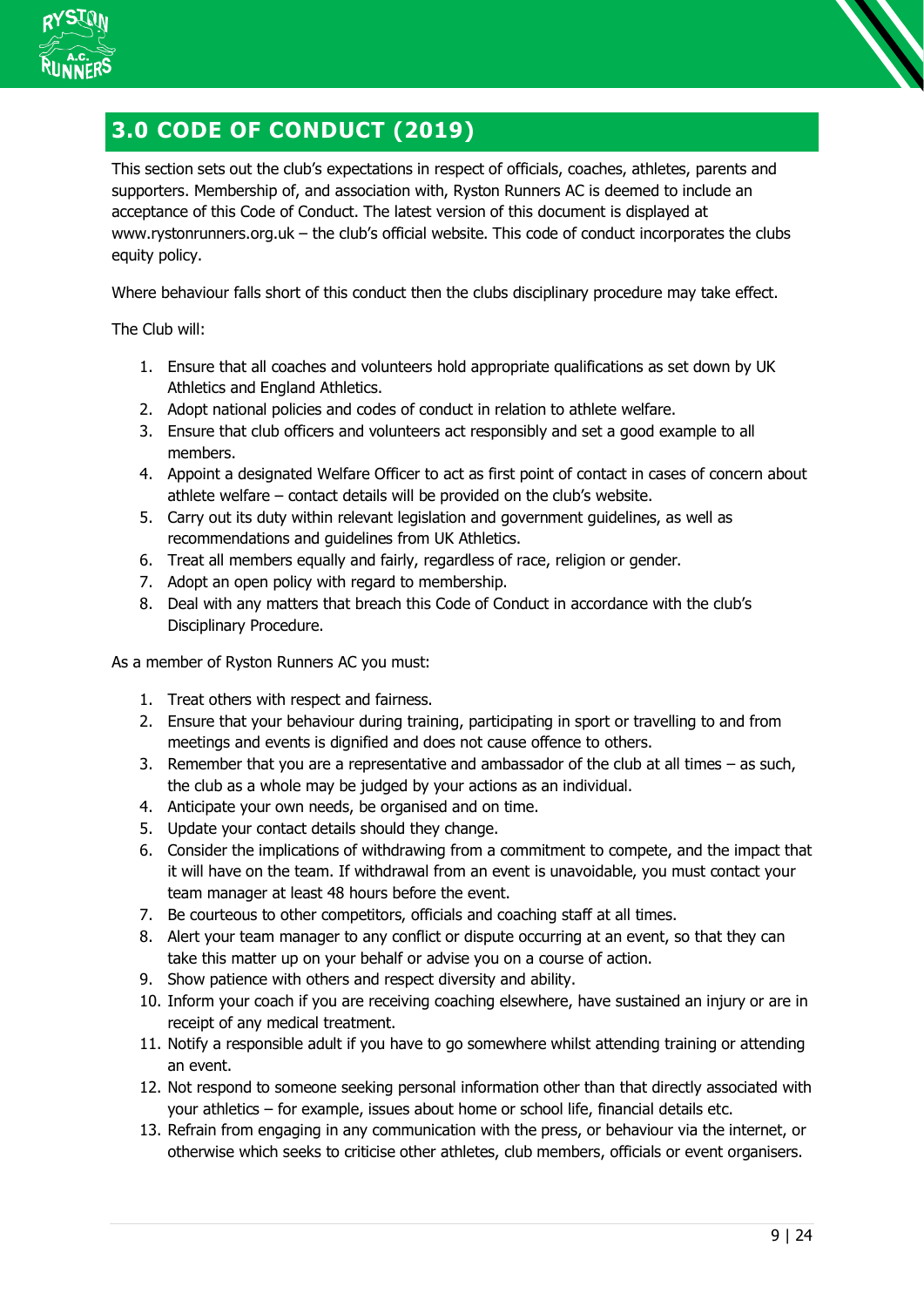

- 14. If a member has a grievance, this should be taken up with a club official in the first instance (this does not prevent contacting external enforcement authorities, if deemed necessary).
- 15. Observe and promote the track etiquette at all times.
- 16. In the case of junior athletes, never accept offers of accommodation or transport without the consent of your parent or carer.
- 17. Use only safe transport and travel arrangements.
- 18. Not engage in destructive behaviour at events. You must leave venues as you would wish to find them. Clear up your own rubbish and dispose of it properly.
- 19. Accept guidance from event officials regarding safety and behaviour.
- 20. Never use abusive language or physical aggression of any kind at events, or deliberately distract others whilst they are competing.
- 21. Never become involved in alcohol abuse, drug abuse, solvent abuse or under-age smoking.
- 22. Never become involved in illegal or irresponsible behaviour.
- 23. Never become involved in verbal, physical, mental intimidation or acts of bullying this includes the inappropriate use of text messages, posting adverse comments on internet message boards and all other electronic/social media.
- 24. Promptly pay your membership fees, travel fees and any other dues to the club when asked to do so.

All Coaches, Officials and Team Managers must where applicable:

- 1. Adhere to codes of practise and conduct as laid out by UK Athletics and England Athletics in order to conform to the requirements of a particular accreditation. This includes but is not limited to the following high level requirements:
	- a. Adopt the approved ratio of 1 Coach / 12 Athletes during coaching sessions.
	- b. Ensure the well-being and safety of athletes at all times.
	- c. Develop an appropriate relationship with athletes and their parents / guardians, including the use of social media (see separate social media policy)
	- d. Make sure all activities are appropriate to the age, experience and ability of those taking part.
	- e. Promote the positive aspects of the sport (e.g. fair play).
	- f. Display high standards of behaviour and appearance.
	- g. Observe and promote the agreed Track Etiquette at all times.
	- h. Never try to recruit athletes who are already receiving coaching elsewhere
	- i. Never condone rule violations, rough play, the use of prohibitive substance or inappropriate behaviour and language.

All Parents (inc Guardians) must:

- 1. Encourage their child to attend competitions throughout the year
- 2. Ensure that their child arrives for training/competition on time and appropriately dressed for the sporting activity they are undertaking.
- 3. Bring to the attention of the Coach/Team Manager any medical issues that may pose a risk to the athlete's health, whether an acute or chronic injury/illness.
- 4. Provide support and encouragement at all times to all junior athletes, whilst training/competing.
- 5. Respect the Coach/Team Manager and support decisions taken in respect of team selection, training sessions etc. Any observations that you feel that you would like to make should be done in the spirit of the sport and not in front of junior athletes. Please remember that our Coaches and Team Managers are volunteers.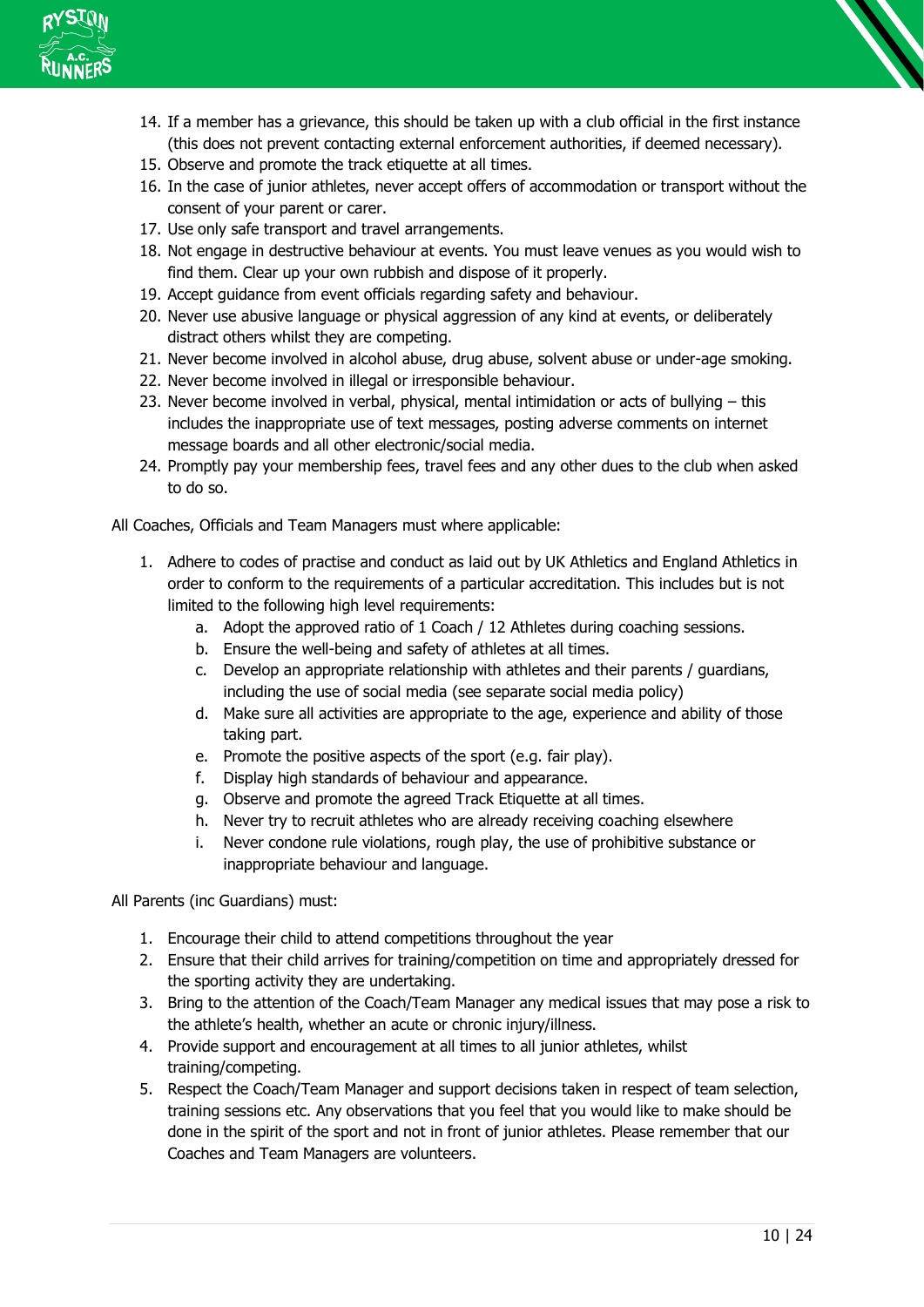

6. Make every effort to stay at training sessions and consider what volunteer help you can provide for Coaches/Team Managers.

All supporters must:

- 1. Remember that officials are there to ensure the smooth and safe running of an event. Any grievance during an event (such as a disputed decision) should be taken up with the appropriate Team Manager or Coach (if in attendance).
- 2. For individual competitions, contact the clerk of either track or field events (whichever is applicable). Supporters should never challenge individual track or field judges directly.
- 3. Never enter the area of the track or field whilst a competition is being held, without the express permission of an official. This could lead to disqualification of the competitor.
- 4. Not engage in verbal abuse of competitors, coaches or officials. You should uphold the same high standards of conduct as expected from Ryston Runners AC members and set an example to others. Report instances of unsatisfactory conduct to club officials.
- 5. Feel free to offer your support to all athletes in an event; including taking the opportunity to offer help officiate with track or field events.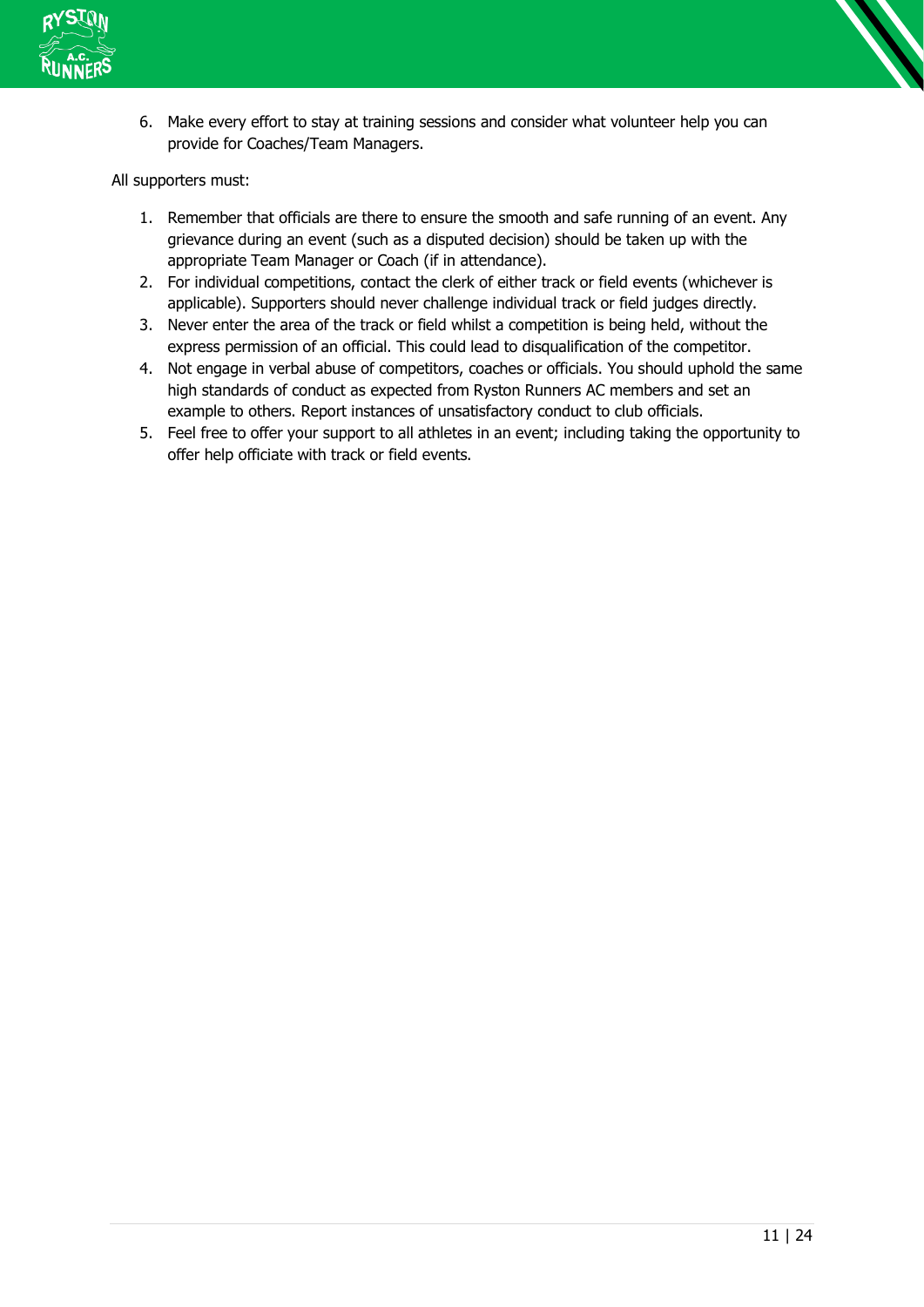

## <span id="page-11-0"></span>**4.0 COACHING & DEVELOPMENT STRUCTURE**

Our structure reflects best practise for England Athletics affiliated clubs. We regularly review this structure to ensure it is suitable for the ongoing success of the club and its membership. It must be appreciated that this structure relies heavily on our volunteer coaches. We cannot guarantee that every week will follow this structure and as such it forms part of the clubs vision.

Meeting the clubs visions and objectives is reliant on members representing the club and as such the coaching team reserves the right to offer preferential coaching to those that regularly compete.

For more information on the clubs coaching and development structure please speak to the coaching and development representative.

## **JUNIOR COACHING STRUCTURE**



More detail is available for parents in additional coaching structure documentation, which is available upon request.

## **JUNIOR ATHLETE DEVELOPMENT**

Different types of coaching are required to satisfy the specific needs of the various age ranges and to ensure that the process is one of Long Term Athletic Development (LTAD) rather than short term performance gain.

Participation in athletics should develop according to age (At all age groups the club aligns to the principles associated with LTAD):

- Athletics and coaching for the age range 8 to 10 should be almost entirely fun activity based, using games and skill development, in order to create a good general athletic base for future development.
- In the age range 11 to 12 (the under 13s) activity should be multi-skill based, without specialisation, focused on "Learning to train" principles, and above all, fast and fun, but introducing competitive activity through league teams and local/regional championships.
- In the age range 13 to 14 (the under 15s) athletes will usually be able to focus on their main skills, and the appropriate event group(s), whilst being encouraged to maintain activity in other skill/event groups, with due attention to long term development needs.
- At 15 to 16 (the under 17s) athletes will generally already have selected a single event or event group on which they wish to focus, but will still be actively encouraged to participate in other events, with due attention to long term development needs.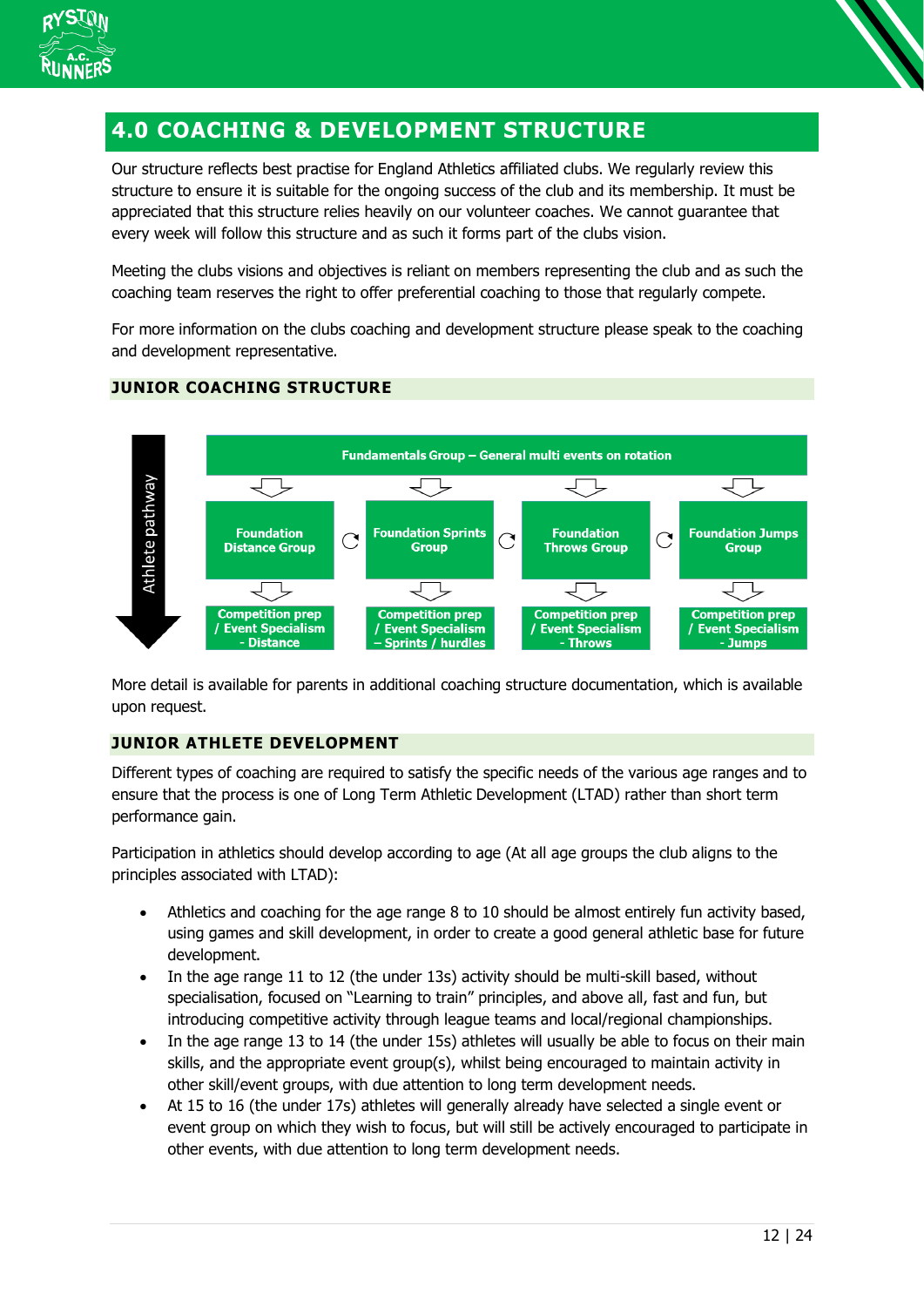

• At age 17 and above (i.e. under 20s and Seniors) athletes will have finally decided on the events on which they wish to focus, and the level to which they wish to pursue those events.

Targets set by coaches must be consistent with both the personal wishes/goals of the athlete and the family or external demands on athletes.

The athlete or their guardians must always be consulted and agree to any final decisions.

We actively encourage both competition and volunteering as these are linked to athletic and personal development.

## **SENIOR COACHING**



Notes:

- Senior structure fed by newer adults and juniors transitioning at U17 who haven't reached specialism
- Specialist groups fed into by Juniors at U17 when they are physically and psychologically ready or by adult Foundation group
- Seniors over the age of 18 are able to train alone or in groups without a dedicated coach (assuming a suitable level of competence) but should make their training plans known to the coaching team on the night so as to ensure there are no facilities clashes
- Progression to event specialism decided by Foundation assessment, based on ability and maturity, and athlete preference
- Athletes can move around this structure dependent upon goals and ambitions
- Thursday sessions fit within the 'Core Running Group' offering

## **ADDITIONAL COACHING SUPPORT / SESSIONS**

Additional club coaching support can exist outside of the club night structure at the discretion of the coaches, e.g. strength and conditioning classes.

We are always keen and open to more coaches and run leaders joining the team to expand the offering as a club. Please see the volunteering section for more information, or speak to the coaching and development rep.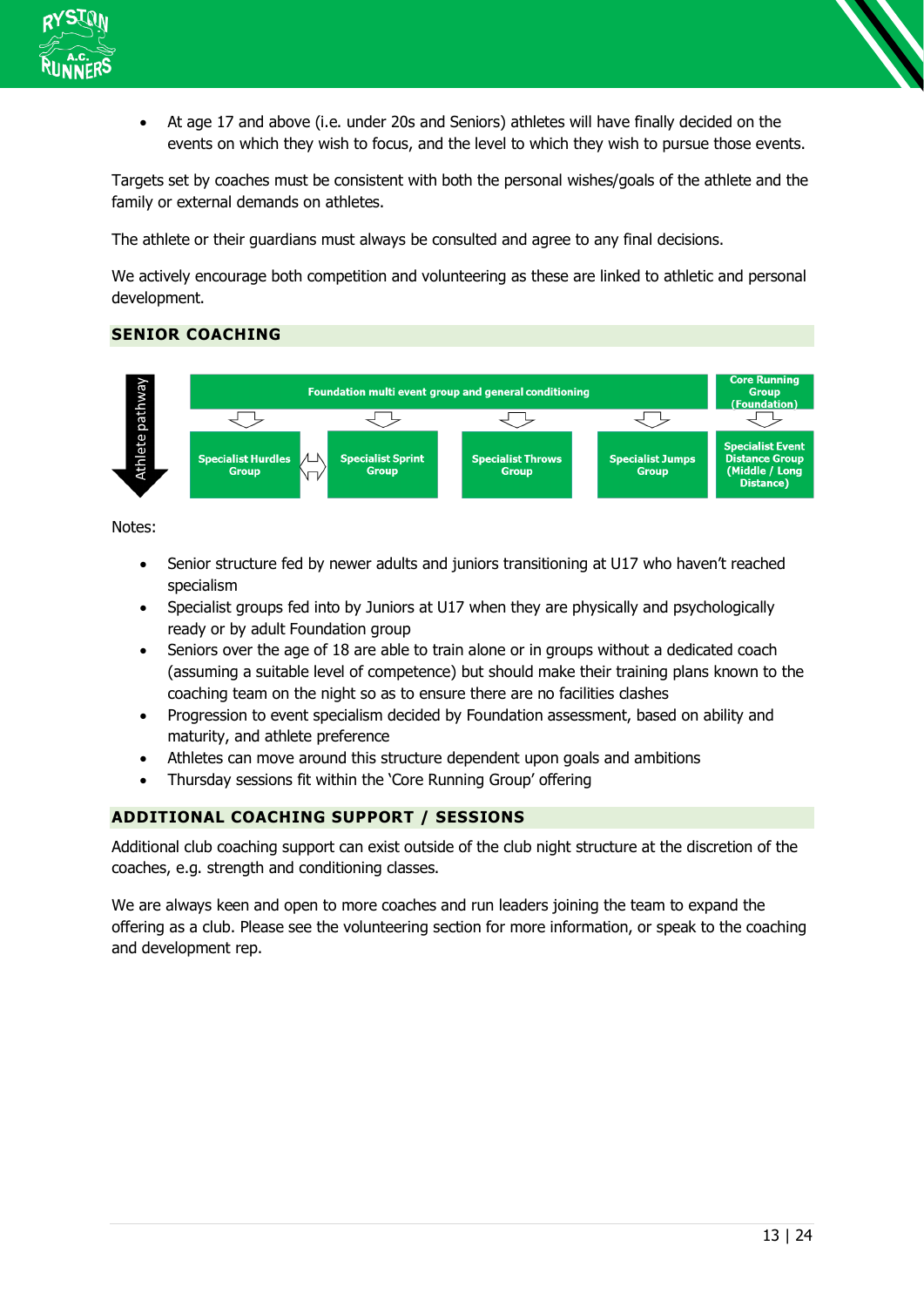

<span id="page-13-0"></span>

It is essential that during the course of sessions at Lynnsport that everyone operates within a safe environment. Athletes and Coaches must familiarise themselves with the safety recommendations listed below and act accordingly. This etiquette forms part of the delivery against the clubs health and safety policy.

## **LANE DISCIPLINE**

To be agreed by coaches prior to the session beginning. Coaches must ensure that all athletes are aware of the lanes they should be operating within.

The following is suggested for the outdoor track:

- MIDDLE & LONG DISTANCE Lanes 1, 2 & 3
- SPRINTS Lanes  $4 & 5$
- HURDLES Lane 6,  $7 & 8 & 8 & (7 & 8 & 8$  on home straight only)

Further liaison is required for winter indoor training.

#### **GENERAL RULES**

- 1. Coaches **must** liaise with each other and occasionally compromise to ensure that the safety needs of all athletes are properly addressed during training sessions.
- 2. The track & field environment can be a very busy place always look both ways before crossing the track and / or run-ups.
- 3. ALWAYS be aware of other track users.
- 4. The shouted word "TRACK" indicates that another athlete is approaching. IT IS THE RESPONSIBILTY OF THE APPROACHING RUNNER TO NEGOTIATE A SAFE PASS.
- 5. Athletes must only run on the track in an ANTI-CLOCKWISE direction this includes warming up and warming down.
- 6. Junior athletes must be supervised at all times while training.
- 7. Hammer, discus, javelin and shot should only be issued and used under the direction of a qualified coach or a senior athlete that has demonstrated competence and understanding of the risk assessment.
- 8. Equipment must not be left unattended around the track or infield. It must be returned to the equipment storage facility immediately after use.
- 9. Track users must ensure that track spikes do not exceed 6mm in length.
- 10. The central grass area is completely "out of bounds" to all athletes other than those retrieving thrown implements, unless advised by a coach.
- 11. The rotational swinging of any competitive implement will not be allowed in any area other than in the throwing cage.
- 12. Should there be a need to conduct "turnabouts" within a session then this must only be done once the prior agreement of other coaches and their groups has been secured. Turnabout sessions must be clearly segregated from other groups by at least one lane (preferably two)

## **PLEASE REMEMBER THAT THE SAFETY AND WELL-BEING OF ALL ATHLETES & COACHES IS THE TOP PRIORITY AT ALL TIMES**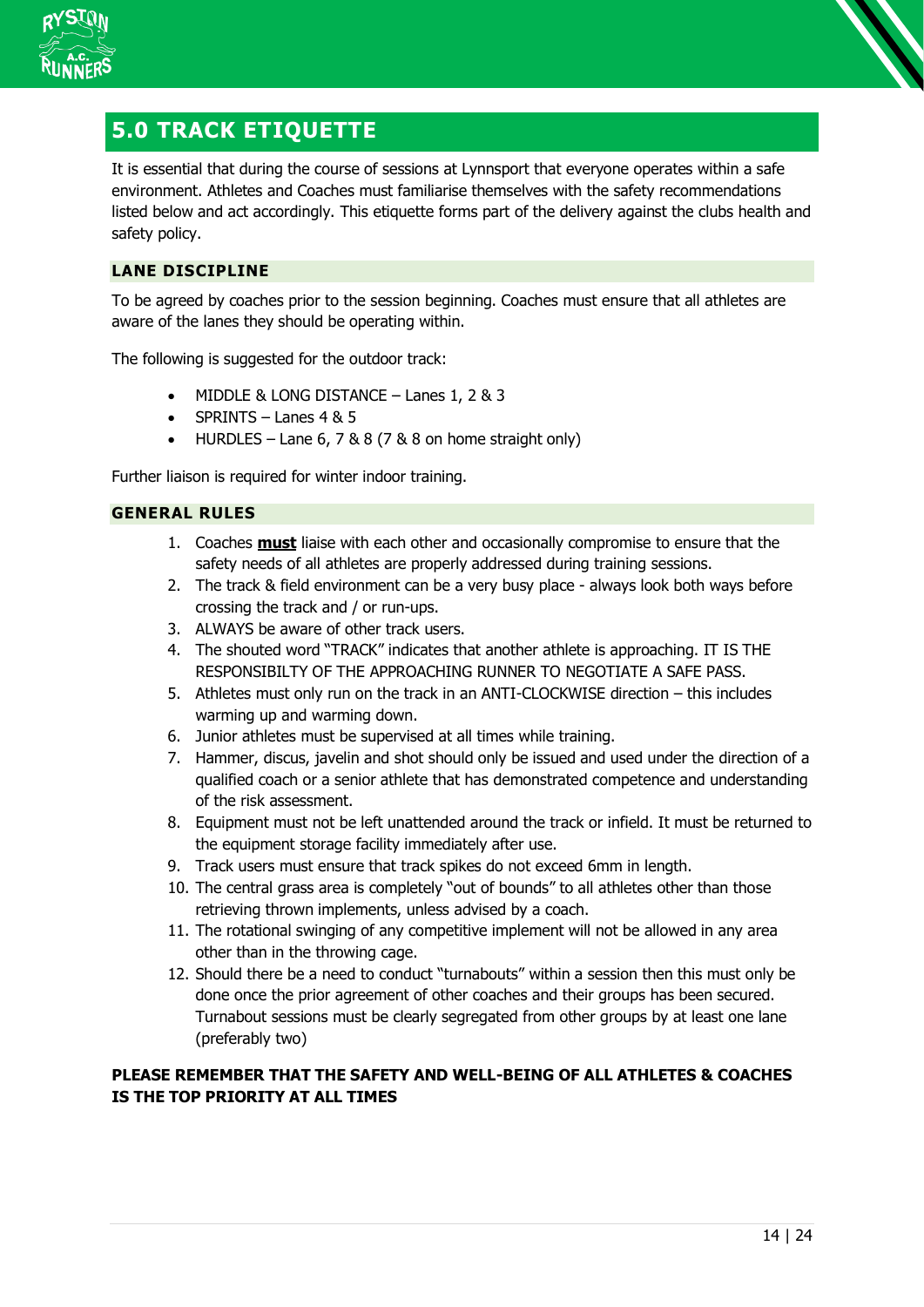

## <span id="page-14-0"></span>**6.0 VOLUNTEERING**

Our club relies solely on volunteers to operate. We are an ambitious club and for continued success we will always be grateful for additional hands to help out. We also understand and respect those that don't / won't / can't volunteer for whatever reason, but please don't be offended if you are asked. See below some examples of the ways you can assist and speak to a member of the committee if you can help in any way. The club organisational structure earlier in this document also outlines the various roles.

### **CLUB MANAGEMENT**

## **COMMITTEE MEMBERS**

The day-to-day management of the club and its activities is fulfilled by a committee, which comprises up to 11 members. The club is also affiliated to England Athletics, and as such adheres to the various requirements that this affiliation demands. The committee manages and fulfils these requirements.

To ensure fresh eyes and revived motivation we are always keen for new members to get involved in the management of the club. All that is required is a passion and enthusiasm for the club and its core values. Any previous experience is an added bonus.

## **TEAM MANAGEMENT**

A key part of club activities is team events across all disciplines; Track and Field, Road Running, Cross Country and Sportshall athletics. Team Managers are pivotal to the success of these teams, organising logistics, team entry, team administration, kit, etc.

## **PR, WEBSITE & SOCIAL MEDIA**

We aim to have news reporting, an active website and social media presence. This is only achievable with some tech savvy, articulate and motivated people to be involved. If you have experience in this or think we could do better in a particular area, please offer a hand.

#### **EVENTS WE ORGANISE**

Throughout the year we host a number of events for which we need enthusiastic and devoted individuals;

- Road running (Mad Hare 15, Hancock 5m, Wissey Half)
- Track and Field (Typically host 2/3 matches in spring/summer months)
- Cross Country (Grand Prix Series once a month, October to March)
- Sportshall (Typically host 1 match over the winter months)

Duties range from handing out drinks at drinks stations, to registration and results, to selling refreshments, to event management. Please remember we are a not-for-profit organisation and we struggle to compete with commercial outfits that offer significant benefits to volunteers in this space. We hope that the act of kindness to others of volunteering is all the motivation you need.

## **TRACK AND FIELD ATHLETICS**

Track and Field athletics is not possible without the following:

• Qualified officials: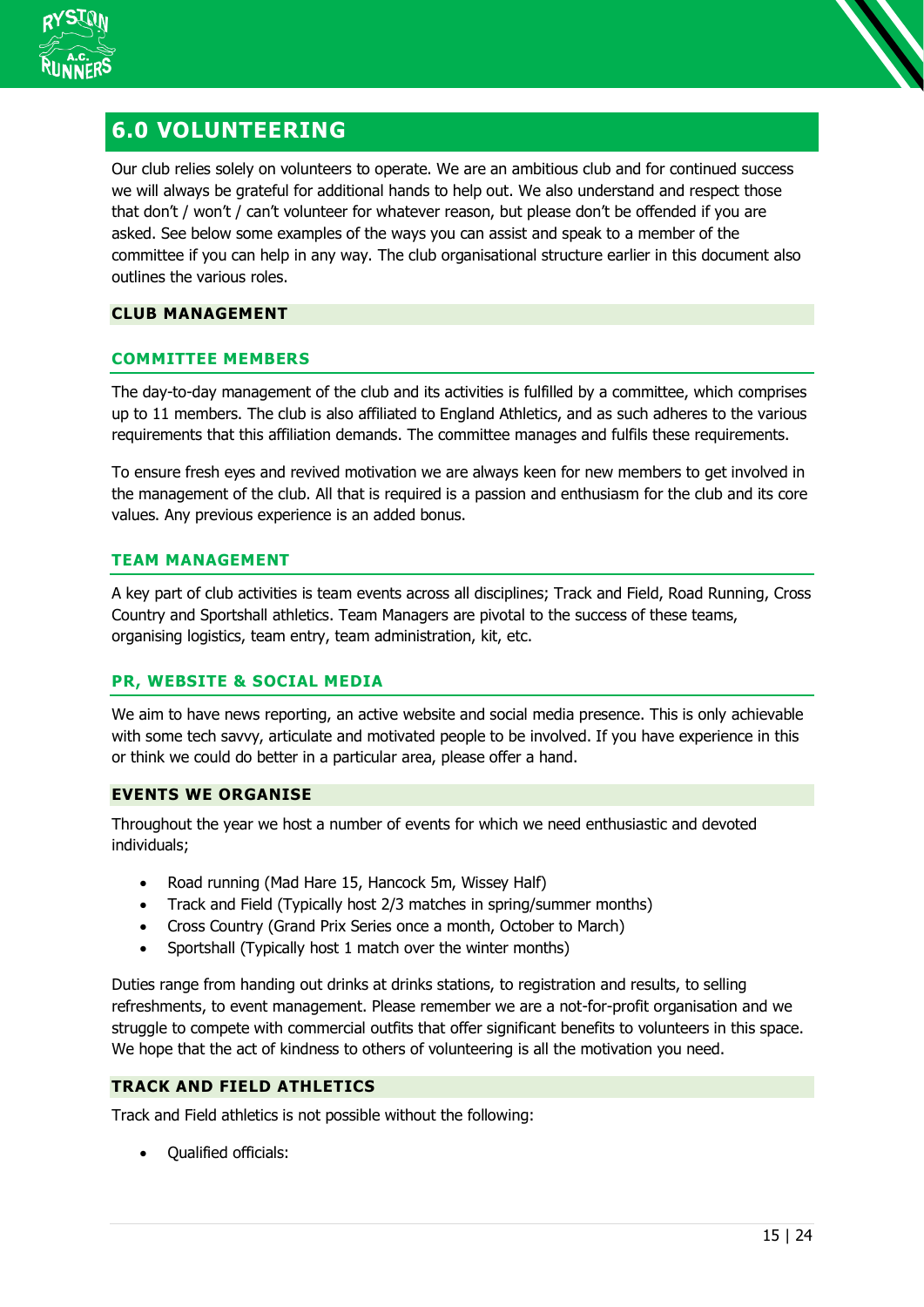



- $\circ$  Track Judges Record the position athletes come in races, count the laps in distance events, monitor hurdle events, etc. Generally enforce the rules of athletics to track races.
- $\circ$  Field Fudges Record attempts by competitors, watch for infringements in throwing and jumping disciplines. Generally enforce the rules of athletics to field events.
- o Timekeepers times races! Easier said than done. Requires a steady hand and a steely focus on the starter.
- Helpers rake a sandpit, move some hurdles, retrieve a javelin, replace a high jump bar, etc. They are not big or daunting tasks but they need to be done.

If you are interested in helping out in this area then speak to the Track and Field rep. In order to become an official you will need to attend a course (paid for by the club). Helpers just need to turn up!

## **COACHING**

As an England Athletics affiliated club we provide qualified coaching for all ages and abilities at our official training sessions. Coaching can be a hugely rewarding pastime, seeing the improvement in athletes week on week, year on year.

Our coaching qualifications are managed by England Athletics, where the qualifications themselves are split into two main areas; 1) Track and Field and 2) Off Track (Road Running & Endurance)



If you are interested in coaching then please speak to the coaching and development coordinator. In order to become a qualified coach you will need to attend a course (paid for by the club).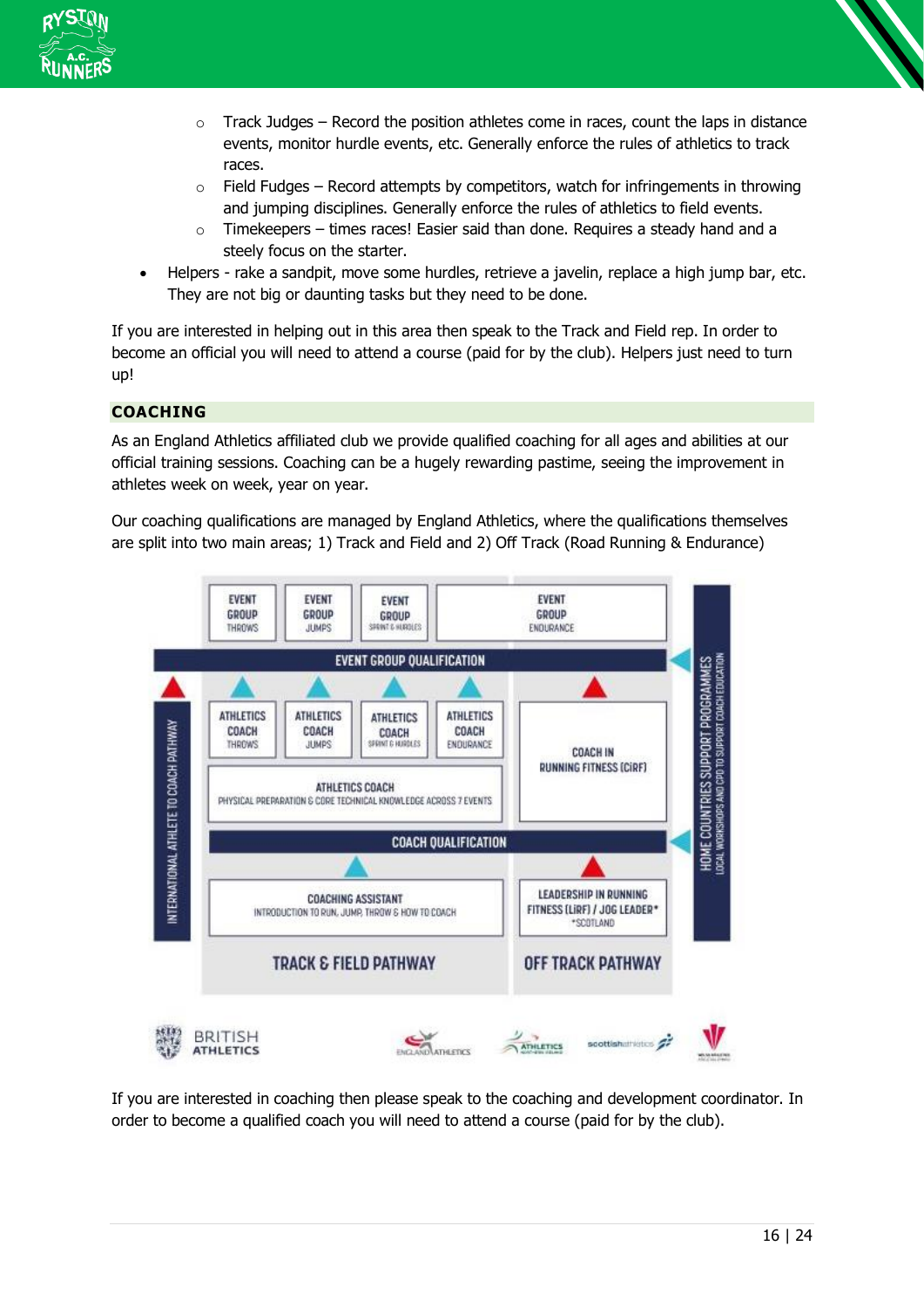

<span id="page-16-0"></span>

We offer a wide range of opportunities to compete for the club in the sports of running and athletics and all members are encouraged to take up these opportunities, in particular those that receive regular coaching. As a club trying to promote the sports of running and athletics we reserve the right to give preferential coaching to those willing to compete on a regular basis.

When Juniors approach the upper end of the age bracket they are available to compete in some of the Senior competitions. We are aware the transition into Senior level competition can be daunting and as such we treat this transition on a case-by-case basis.

## **OPPORTUNITIES FOR JUNIOR ATHLETES (AGES 9-16)**

Juniors always compete in their own age group and these are specified as followed:

Under  $11$  – Schools years 4 and 5 (Under 11 as at  $31^{st}$  August)

Under  $13$  – School years 6 and 7 (Under 13 as at  $31<sup>st</sup>$  August)

Under  $15$  – School years 8 and 9 (Under 15 as at  $31^{st}$  August)

Under  $17$  – School years 10 and 11 (Under 17 as at  $31<sup>st</sup>$  August)

For cross country season (October to March), the age group is based on the age at  $31<sup>st</sup>$  August for the year that season starts (i.e. follows track and field age group from preceding season)

## **TRACK AND FIELD ATHLETICS**

## EAST ANGLIAN LEAGUE (EAL)

The EAL is a Sunday league for athletes of all ages. It is perfect for all athletes and/or officials with minimal competition experience. Athletes compete in their own age-group, with each age-group scored separately as a "mini-league". These totals are then aggregated to give an overall match result.

There are eight age-groups in each match. Under 11 Boys and Girls (this is for fun only and is not a scoring age-group), Under 13 Girls, Under 13 Boys, Under 15 Girls, Under 15 Boys, Under 17 Women, Under 17 Men, Senior Women and Senior Men (Under 20s and Masters compete as Seniors). Each club can enter two scoring athletes into each event in an age-group ( there are some exceptions where only 1 scoring athlete is allowed). Non-scoring athletes are permitted in most events, and these provide the opportunity for new/inexperienced athletes to get a registered performance and competition practise, or for athletes who are already in a scoring event, to do additional events.

There are 4 league matches each year with the top 8 in each age group progressing to a trophy final which takes place in September each year. EAL matches commence at 11.15am and aim to finish at around 5.30pm.

More information at <http://www.cambsathletics.org.uk/east-anglian-t&f-league>

## EASTERN YOUNG ATHLETES LEAGUE (EYAL)

The EYAL is for boys and girls in the under 13, under 15 and under 17 age groups. Around 25 clubs taking part in 5 fixtures a year in a 'round robin' league there are finals for the top six and a plate final. More information can be found on the EYAL website.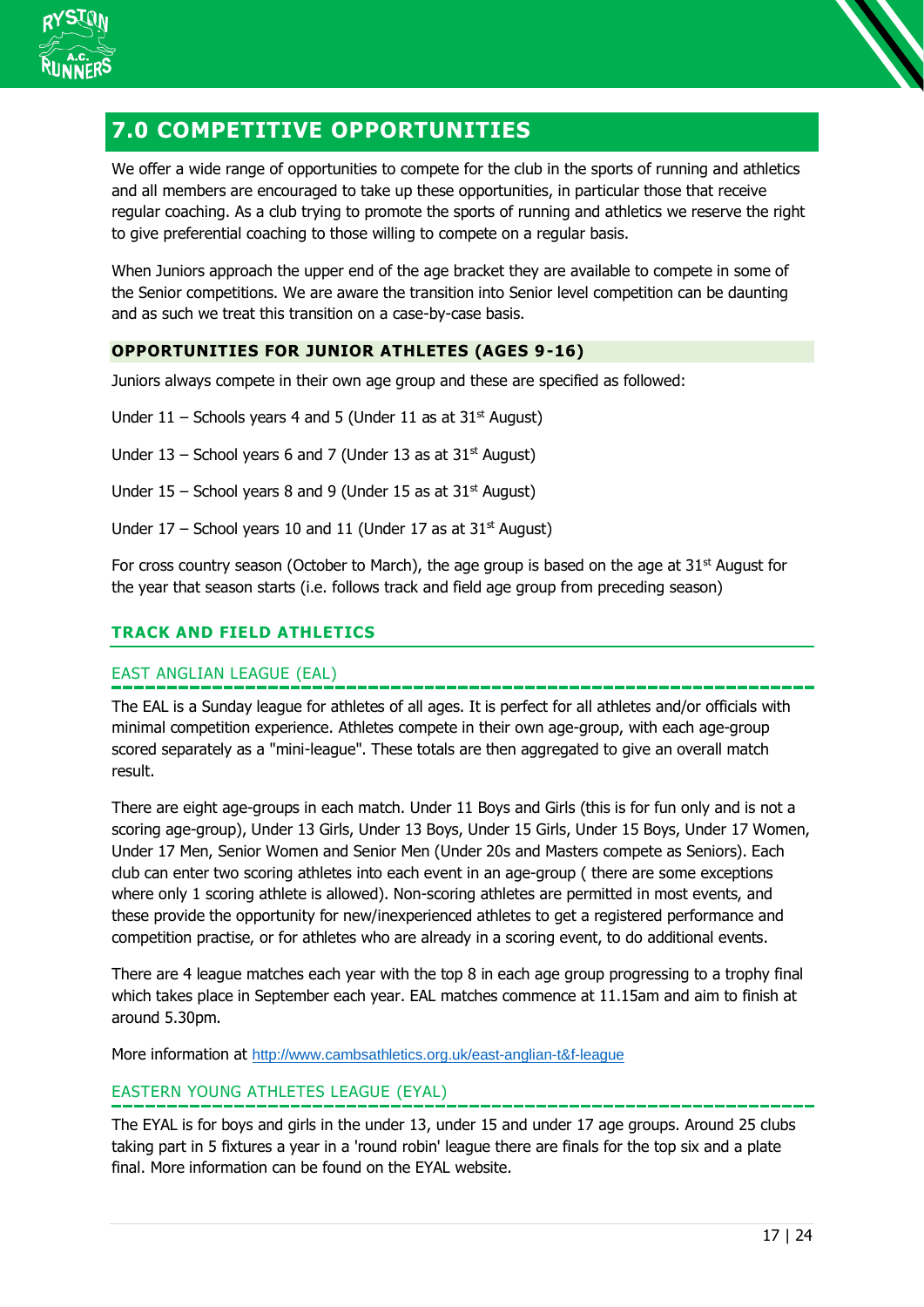



If you would like your child to take part in this league please contact the team managers (See contact information section).

More information at<http://www.eyal.org.uk/>

#### **SPORTSHALL**

Sportshall is the indoor brand of junior athletics for the winter months, using 'reversa' boards for running and adapted events for most of the main athletic disciplines such as standing long jump and high jump. Other events include the speed bounce and obstacle relay. The motto is 'fun first' and this is for everyone aged from 9 to 14.

We compete in a league against other clubs in the county, organised by Athletics Norfolk. In addition there is a County Championship event (which is entered separately) which offers the opportunity for children to qualify to represent Norfolk.

Those who have attended these events in the past will confirm how much fun they are, how active the athletes are and how much this improves overall performance. If you would like your child to take part in the league and represent the club then please contact the team managers.

More information at [http://www.athleticsnorfolk.org.uk](http://www.athleticsnorfolk.org.uk/)

#### COUNTY / REGIONAL ORGANISED COMPETITION

More competitive opportunities exist for individuals outside the organisation / scope of Ryston Runners AC. These include (but are not limited to):

- County Championships (Organised by Athletics Norfolk)
- Quadkids (Organised by Athletics Norfolk)
- Schools Events (Access via school PE department)
- Eastern / Southern Regional Championships (Organised by ESAA / SEAA)
- National Championships (Organised by England Athletics)

If you would like to know more about additional opportunities then please speak to the coaching team or the track and field rep.

#### **CROSS COUNTRY RUNNING**

#### RYSTON CROSS COUNTRY GRAND PRIX

You will likely be aware we organise our very own series of country races in the beautiful woods at Shouldham Warren. There are 6 races in the series, one a month from October through to March. These are suitable for all ages and all abilities, with races from Under 9s upwards.

These races are great for general fitness and for those with a competitive streak there are prizes on offer. Running the same course on a relatively frequent basis also offers the perfect opportunity to monitor your own times and improvement.

For parents/guardians, the Under 9 and Under 11 races incorporate a primary schools competition – we ask that you share this with your child's school PE representative.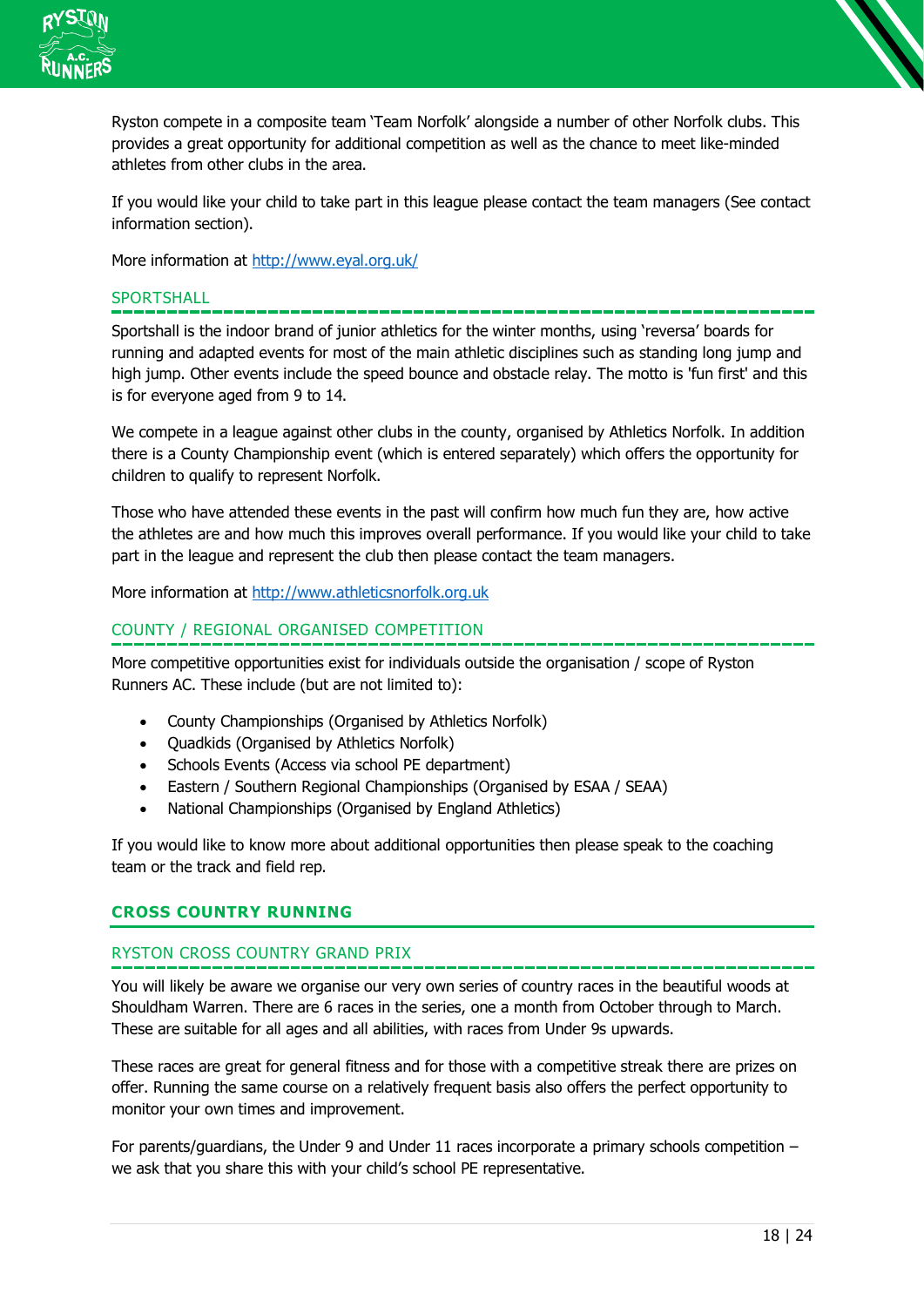



## COUNTY / REGIONAL ORGANISED COMPETITION

Several opportunities exist at county level and beyond. Entry into these events can sometimes be required by the club and so if you would like to take part in them then please speak to the cross country rep.

- County Championships
- South of England Championships (+ Relays)
- England National Cross Country Championships (+ Relays)

In addition to the above, in a similar format to the track and field, there are schools events that are accessed via your child's PE department.

#### **OPPORTUNITIES FOR SENIOR ATHLETES (AGES 16 AND OVER)**

#### **TRACK AND FIELD ATHLETICS**

#### SOUTHERN ATHLETICS LEAGUE (SAL)

The SAL is the main team track & field team competition for our senior athletes. These are typically on a Saturday and consist of 5 fixtures spread across the spring/summer months. Two competitors are entered into each event and score points for the team against opposition from 3 other clubs.

Teams are generally selected, however guest competitors are allowed so speak to the Track and Field reps if you would like some competition practise at these events. SAL matches commence at 12pm and run through to approximately 5pm.

We currently compete in Division 2 of the SAL (Which puts us as one of the top teams in East Anglia) offering county level of competition for our members both male and female. We only achieve and maintain this league status because we act as a team and so if you are available and can help out in either a competing and volunteering function then please do.

More information at <http://www.southernathletics.org.uk/>

#### EAST ANGLIAN LEAGUE (EAL)

See Junior section

#### EASTERN MASTERS ATHLETICS CLUB LEAGUE (EMAC)

The Eastern Masters Athletics Club (EMAC) Track & Field League is a friendly but competitive league for athletes over 35. Clubs from across the Eastern Region compete in regionalised leagues (Northern, Central & Southern), with the top 2 from each league in men & women progressing to a league final in Bedford in September each year. There are 4 fixtures leading up to the final, taking place on various (mostly) Wednesday evenings. Competition is split up into 3 age groups: 35-49, 50- 59 & 60+ for both genders.

This competition is open for any member over 35. Even if you have no prior experience of Track and Field athletics, you will be welcomed onto the team. Please contact Helen Reed (thereeds2@sky.com) for more information on this League.

COUNTY / REGIONAL / NATIONAL ORGANISED COMPETITION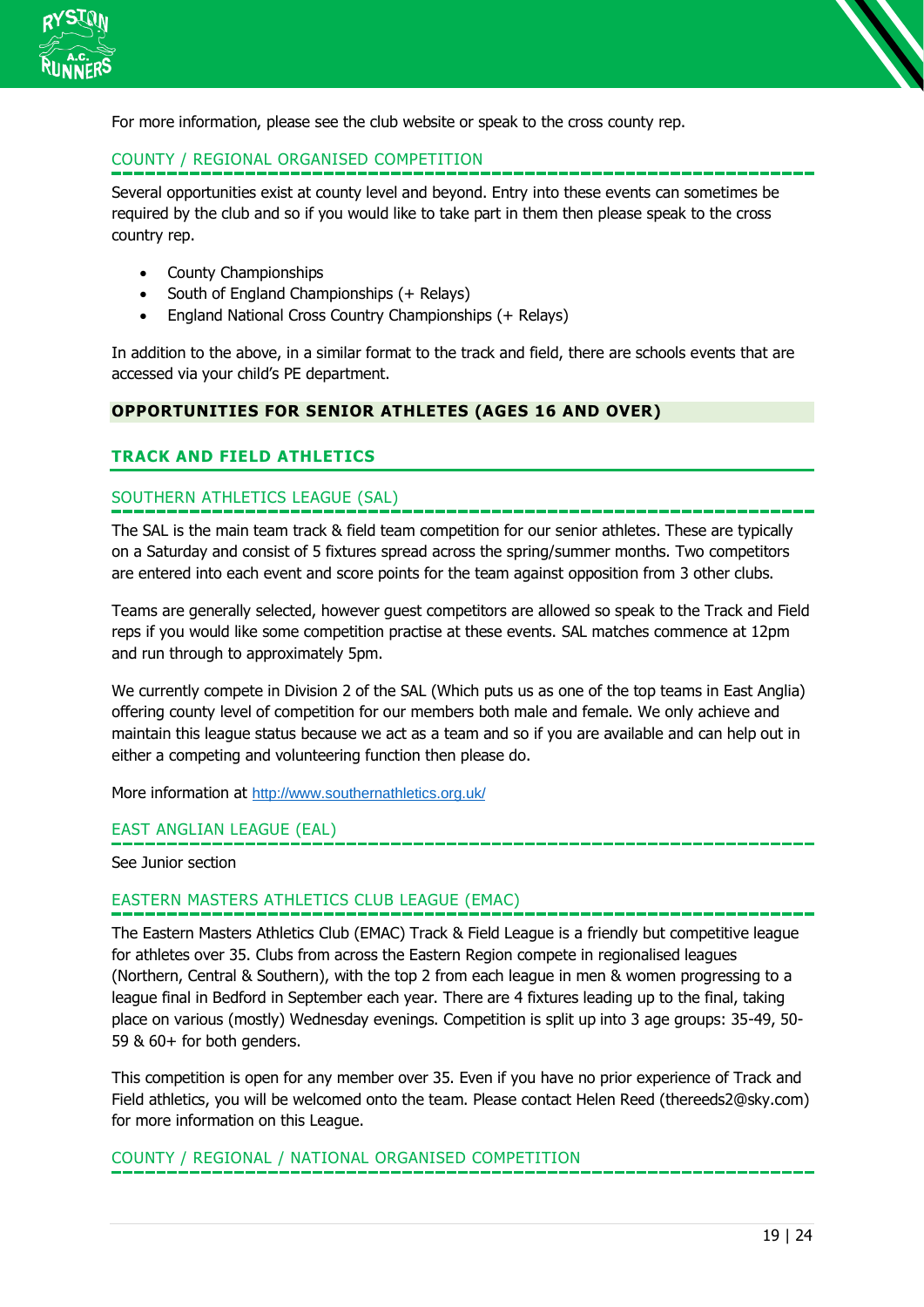

Senior and Masters specific competitions exist from County all the way up to National level;

- County Championships
- Eastern Championships
- Southern Championships
- English Championships
- UK Championships

Some Senior events have an entry level requirement. For Masters everything up to and including the World Championships have an open entry policy. For more information on these events please speak to the coaching team or the track and field rep.

#### **ROAD RUNNING**

#### OPEN RACES (INCLUDING NORFOLK ROAD RACING GRAND PRIX SERIES)

You will know that there are races throughout the year all across the county and beyond. Some of these are included in our club championship, but also some are included in the County Grand Prix Series where age group prizes are on offer. More information on this can be found on the Athletics Norfolk website.

## RYSTON CLUB CHAMPIONSHIPS

We currently organise a club championships which covers a number of running events throughout the year. Points are on offer for participation, personal bests and volunteering. The aim of this competition is fun and camaraderie. Alongside the points competition we operate an age-graded competition. For more information see the club website.

#### ROUND NORFOLK RELAY

A 17 stage continuous relay around the Norfolk border. [www.roundnorfolkrelay.com](http://www.roundnorfolkrelay.com/)

For those that don't know we have a rich history with this unique club challenge. We ran the first event as a club challenge and subsequently opened it up to other teams. The event is now managed by a separate organising committee.

We commit to entering teams every year and almost always oversubscribe on the number of people wanting to run versus the number of spaces available. Offering to help out with the logistics and team management is always favourable in selection for future years (but never a given). A paragraph or two here will never be enough to describe quite how unique this event is, we suggest you put your name forward to the road running rep to be involved in some way at the next running of the event.

#### LONDON MARATHON

As an England Athletics affiliated club we are granted a number of places at the London Marathon each year. The number of places is dependent upon the number of first claim senior members we have in that year.

The places are made available to the membership to apply for and these are generally awarded at the club AGM by the committee for commitment to the club.

#### HEREWARD RELAY

This is a 4-stage multi-terrain relay between Peterborough and Ely organised by March AC. Again, we have a rich history in this event having taken part every single year. We have won the event on a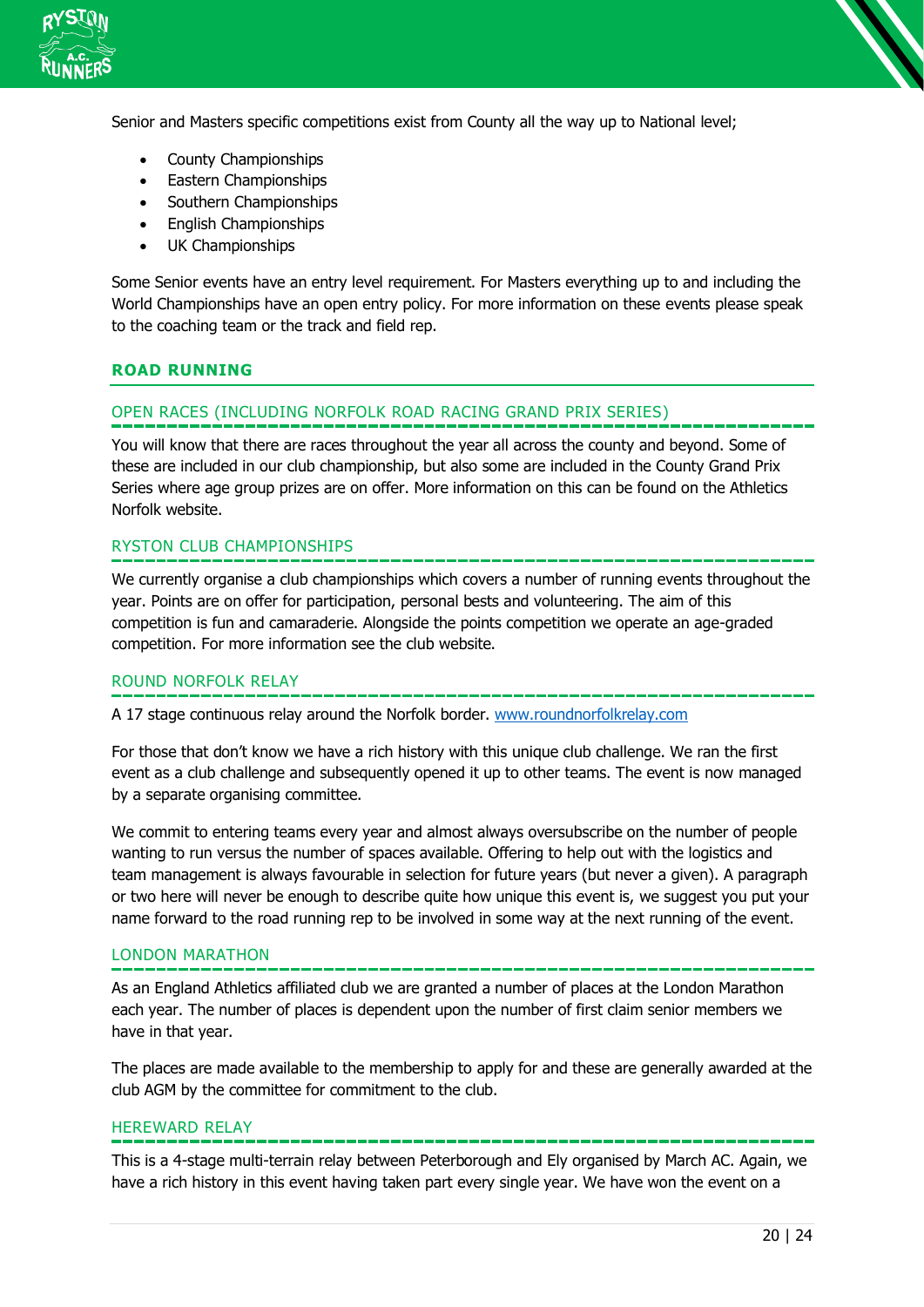

number of occasions and is a great alternative to the Round Norfolk Relay requiring significantly less logistical organisation! For more information see the March AC website or speak to the cross country rep.

## **CROSS COUNTRY RUNNING**

## RYSTON CROSS COUNTRY GRAND PRIX

This is the same as the Junior section except for our senior athletes we run a 'handicap' at each event where each runner is estimated a time based on previous performances, the winner being the runner that shows the greatest improvement versus previous form at each race.

These races are a great club event and have over 30 years of history. They are also a key fundraiser for the club that helps subsidise a number of other events. Your support is much appreciated both in running at these events and helping to put them on.

## NORFOLK XC LEAGUE

For the season 2019/2020 the county are trialling a XC league, open to all affiliated clubs in Norfolk. This is initially only open to senior athletes. The idea is that we compete against other clubs – a great opportunity for team camaraderie and some away days.

The County Championships form part of this league.

## COUNTY / REGIONAL / NATIONAL ORGANISED COMPETITION

Several opportunities exist at county level and beyond. Entry into these events can sometimes be required by the club and so if you would like to take part in them then please speak to the cross country rep.

- County Championships (individual entry via Athletics Norfolk website)
- South of England Championships (+ Relays)
- England National Cross Country Championships (+ Relays)

#### **YEARLY COMPETITION CYCLE OVERVIEW**

You will see from the list below, no matter your age or interest there is always something going on at any time of the year. This is just a high level overview and is not exhaustive and in some cases may not be entirely accurate for every year.

|                 | <b>Junior</b>               |                             |                        |                        |
|-----------------|-----------------------------|-----------------------------|------------------------|------------------------|
|                 |                             | <b>Senior</b>               |                        |                        |
| <b>Month</b>    | <b>Sportshall</b>           | <b>Track and Field</b>      | <b>Cross Country</b>   | <b>Road Running</b>    |
| <b>January</b>  | <b>County Champs</b>        | <b>Indoor County Champs</b> | <b>County Champs</b>   |                        |
|                 |                             |                             | Ryston XC Race 4/6     |                        |
|                 |                             |                             | <b>County Schools</b>  |                        |
|                 |                             |                             | Southern XC            |                        |
| <b>February</b> | <b>Regional Competition</b> |                             | Ryston XC Race 5/6     | Ryston Mad Hare 15     |
|                 |                             |                             | National XC            |                        |
| <b>March</b>    |                             |                             | Ryston XC Race 6/6     |                        |
|                 |                             |                             | Inter-counties         |                        |
|                 |                             |                             | <b>English Schools</b> |                        |
| <b>April</b>    |                             | League Matches              |                        | <b>London Marathon</b> |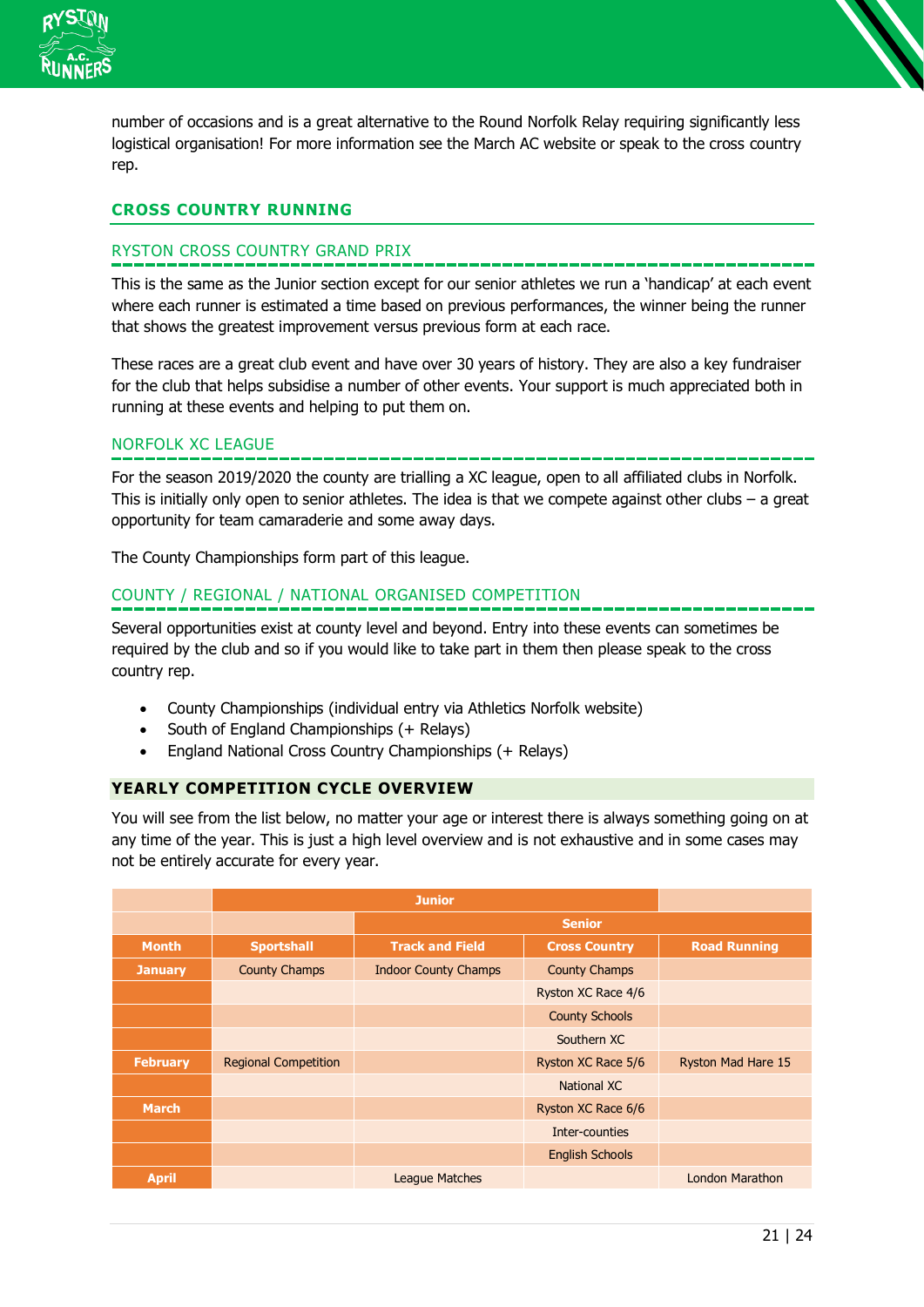



| <b>May</b>       |                | <b>Outdoor County Champs</b>                          |                           |                             |
|------------------|----------------|-------------------------------------------------------|---------------------------|-----------------------------|
|                  |                | <b>League Matches</b>                                 |                           |                             |
| <b>June</b>      |                | League Matches                                        |                           |                             |
|                  |                | Norfolk Schools                                       |                           |                             |
| <b>July</b>      |                | <b>League Matches</b>                                 |                           | Hancock Handicap            |
|                  |                | <b>English Schools</b>                                |                           |                             |
| <b>August</b>    |                | <b>League Matches</b>                                 |                           |                             |
|                  |                | Regional / National Age<br><b>Group Championships</b> |                           |                             |
| <b>September</b> |                | League Finals (EMAC/EAL)                              |                           | <b>Wissey Half Marathon</b> |
|                  |                |                                                       |                           | <b>Round Norfolk Relay</b>  |
| <b>October</b>   | League Matches |                                                       | Ryston XC Race 1/6        |                             |
|                  |                |                                                       | Southern XC Relays        |                             |
| <b>November</b>  | League Matches |                                                       | Ryston XC Race 2/6        | <b>Hereward Relay</b>       |
|                  |                |                                                       | <b>National XC Relays</b> |                             |
| <b>December</b>  | League Matches |                                                       | Ryston XC Race 3/6        |                             |

## **FINANCIAL SUPPORT**

Occasionally financial commitments with regard to club activities and competition may lead to personal financial difficulty.

Should this arise the club committee are prepared and open to review applications for financial support on a case-by-case basis.

For more information please contact the club chair. Please be aware financial support will only be considered for activities that promote the club and align with the clubs vision and values.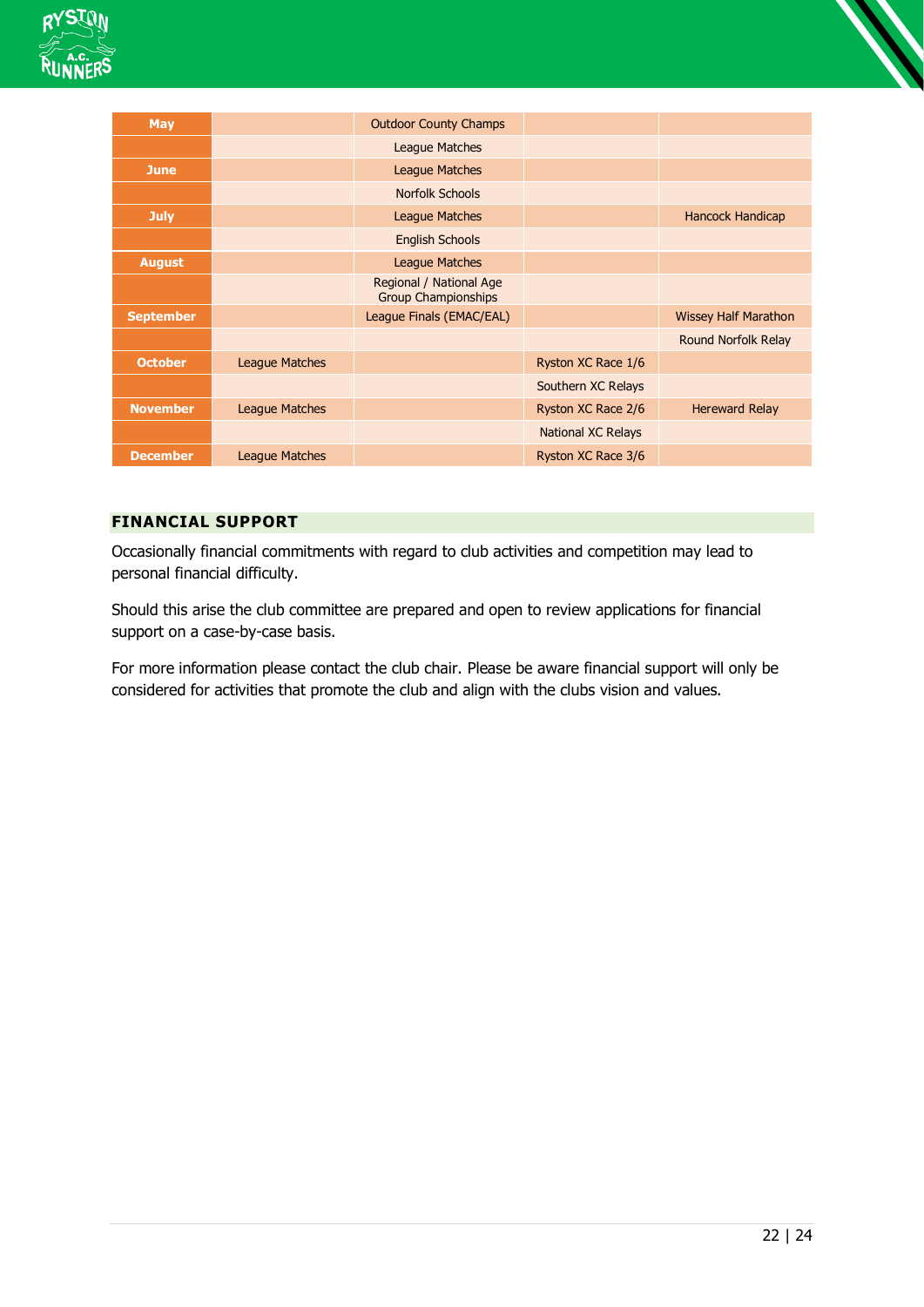

## <span id="page-22-0"></span>**8.0 CLUB COMPETITION KIT POLICY**

If you are representing Ryston Runners AC in an event where you are competing for a team then UKA rules state that you must wear the standard club kit (see extract below) – this includes road races where team prizes are on offer (and the race is organised under UKA rules).

Clubs vests are currently £20, arrange a session to try some for size and purchase by speaking to member of committee on a club night – alternatively email the club secretary.

The consequence for not competing in club colours is that you may be disqualified from the team prize or from obtaining points, which may affect the other members of your team. For athletes in the under 11 category we recommend speaking to the team manager with regards to competition wear. Approval to wear the club technical tee is required by event organisers.

If the event is not a team based event then of course the club would still request that you consider wearing club kit as it helps us all feel like part of the same club and the kit is recognised far and wide.

At informal events such as parkrun or events not held with a race/competition licence you can wear any kit. In general, if you have given your UKA number to enter then you should wear the club kit.

If you are competing for a charity and/or receiving some form of sponsorship then it is acceptable to run in another kit (however the team rules would still apply so you may be disqualified from the team prize). NB – a club place awarded to an individual for the London Marathon is an exception to this rule, where club kit should be worn.

If you are competing in a higher competition (for example your county) then you should wear the kit that is required.

The full rules on club kit (taken from the current version of the UKA Rules for Competition) follow:

RULE 17 CLOTHING

(1) In all events competitors must wear at least vest and shorts (or equivalent clothing) which are clean and so designed and worn as not to be objectionable, even if wet.

(2) In team or relay races all competitors must wear registered vests of the same design and colour of the team they are representing, unless the Referee has given permission for a change to be made. NOTE 1: This Rule does not preclude the possibility of clothing being different in style between participants in the same team e.g. vests of different length, cut of sleeve or collar etc. Any team clothing should, though, still broadly correspond in colour and design notwithstanding these differences. NOTE 2: Clubs are permitted to have two sets of colours registered at any one time. In team or relay races all competitors should wear registered vests of the same design.

(3) In individual English County, Scottish District, Welsh Regional and National Championships, (but excluding Road Running) athletes must wear the vest of their first-claim affiliated Club, their County or National vest, or any other Representative vest approved by UKA. The affiliated Club concerned must be the one which in terms of Rule 2(4) caters for that particular discipline of athletics. NOTE: In exceptional circumstances the Referee may grant permission for an alternative vest to be worn.

(4) Except as is allowed for in Rule 16, competitors are not allowed to take into an arena or course any form of advertising material, nor to display on their person any such advertising other than: (a) the accepted name of their affiliated Club in lettering which should not exceed 4cm in height. In the case of County vests the lettering indicating the name shall not exceed 6cm in height. (b) a single Trade Mark of the manufacturer of the clothing they are wearing which may appear on the upper body attire. This Mark must not exceed 20 square cm, with the lettering maximum height of 4cm and the total logo maximum height of 5cm. On lower body attire the logo shall not exceed 20 square cm with maximum height of 4cm and may only appear once.